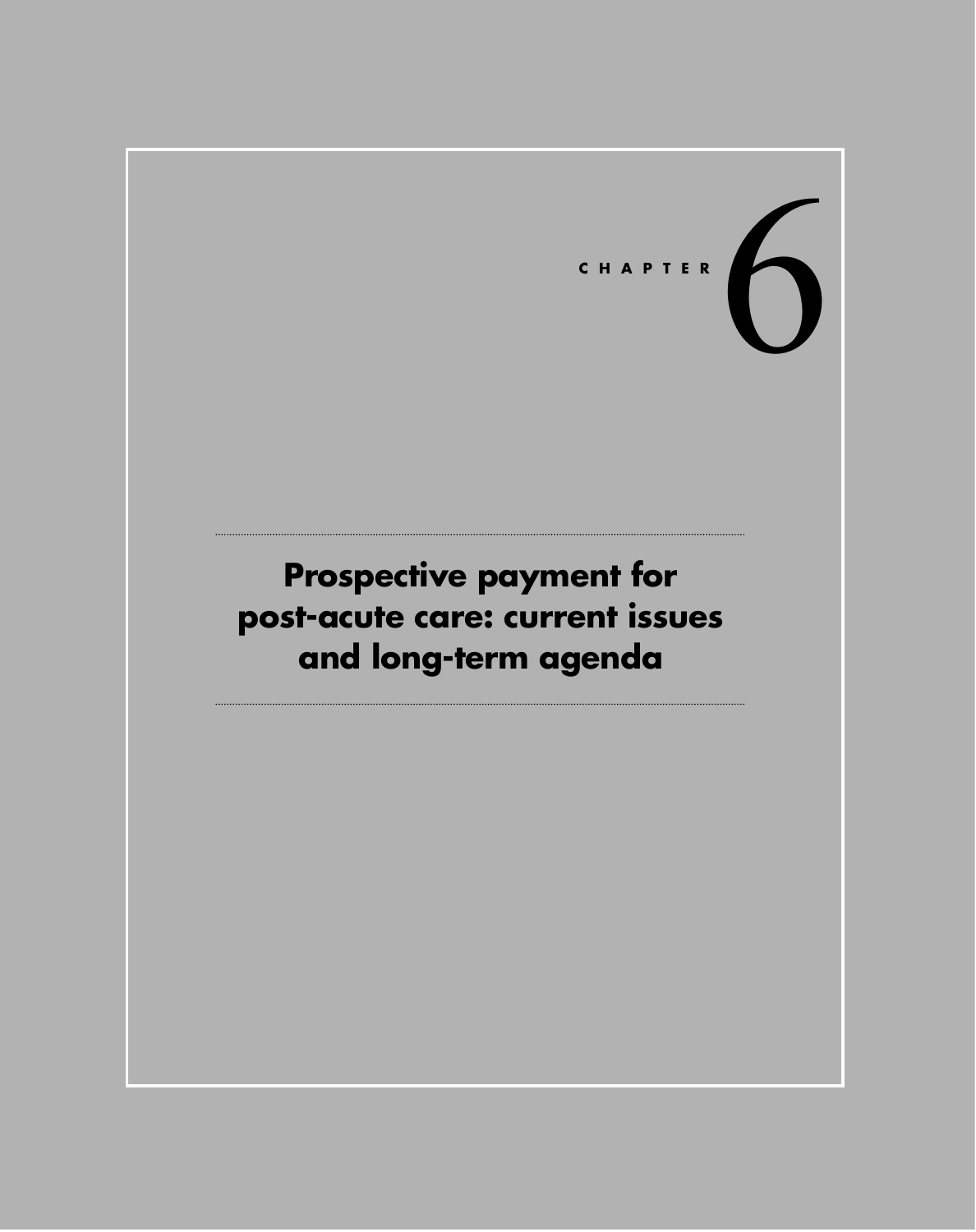# **RECOMMENDATIONS 6A** The Secretary should conduct an empirical study to assess the extent of substitution among post-acute care settings. . . . . . . . . . . . . . . . . . . . . . . . . . . . . . . . . . . . . . . . . . . . . . . . . . . . . . . . . . . . . . . . . . . . . . . . . . . . . . **6B** While implementing the Medicare, Medicaid, and SCHIP Benefits Improvement and Protection Act of 2000 provision to develop patient assessment instruments with comparable common data elements, the Secretary should minimize reporting burden and unnecessary complexity while assuring that only necessary data are collected for payment and quality monitoring. **YES: 14 • NO: 0 • NOT VOTING: 0 • ABSENT: 2** . . . . . . . . . . . . . . . . . . . . . . . . . . . . . . . . . . . . . . . . . . . . . . . . . . . . . . . . . . . . . . . . . . . . . . . . . . . . . **6C** The Secretary should develop for potential implementation a patient classification system that predicts costs within and across post-acute settings. **YES: 14 • NO: 0 • NOT VOTING: 0 • ABSENT: 2** . . . . . . . . . . . . . . . . . . . . . . . . . . . . . . . . . . . . . . . . . . . . . . . . . . . . . . . . . . . . . . . . . . . . . . . . . . . . . **6D** The Secretary should conduct demonstrations to test the feasibility of including a larger scope of services in the payment bundle. **YES: 14 • NO: 0 • NOT VOTING: 0 • ABSENT: 2** . . . . . . . . . . . . . . . . . . . . . . . . . . . . . . . . . . . . . . . . . . . . . . . . . . . . . . . . . . . . . . . . . . . . . . . . . . . . . **6E** The Secretary should develop a new classification system for skilled nursing facility care while continuing to monitor access and quality. **YES: 15 • NO: 0 • NOT VOTING: 0 • ABSENT: 1** . . . . . . . . . . . . . . . . . . . . . . . . . . . . . . . . . . . . . . . . . . . . . . . . . . . . . . . . . . . . . . . . . . . . . . . . . . . . . **6F** Until a core set of common data elements for post-acute care is developed, the Secretary should require the Functional Independence Measure as the patient assessment tool for the inpatient rehabilitation prospective payment system. **YES: 14 • NO: 0 • NOT VOTING: 0 • ABSENT: 2** . . . . . . . . . . . . . . . . . . . . . . . . . . . . . . . . . . . . . . . . . . . . . . . . . . . . . . . . . . . . . . . . . . . . . . . . . . . . . rehabilitation payment system and study whether a different percentage policy is needed. **YES: 14 • NO: 0 • NOT VOTING: 0 • ABSENT: 2** . . . . . . . . . . . . . . . . . . . . . . . . . . . . . . . . . . . . . . . . . . . . . . . . . . . . . . . . . . . . . . . . . . . . . . . . . . . . . **6H** The Secretary should reexamine the disproportionate share adjustment for the inpatient rehabilitation prospective payment system. **YES: 14 • NO: 0 • NOT VOTING: 0 • ABSENT: 2** . . . . . . . . . . . . . . . . . . . . . . . . . . . . . . . . . . . . . . . . . . . . . . . . . . . . . . . . . . . . . . . . . . . . . . . . . . . . . **6I** In monitoring the performance of the payment system, the Secretary should pay particular attention to the use of significant change in condition payment adjustments and payments for patients with wound care needs. **YES: 14 • NO: 0 • NOT VOTING: 0 • ABSENT: 2 \*COMMISSIONERS' VOTING RESULTS 6G** The Secretary should require a high-cost outlier policy of 5 percent for the inpatient **\*YES: 14 • NO: 0 • NOT VOTING: 0 • ABSENT: 2**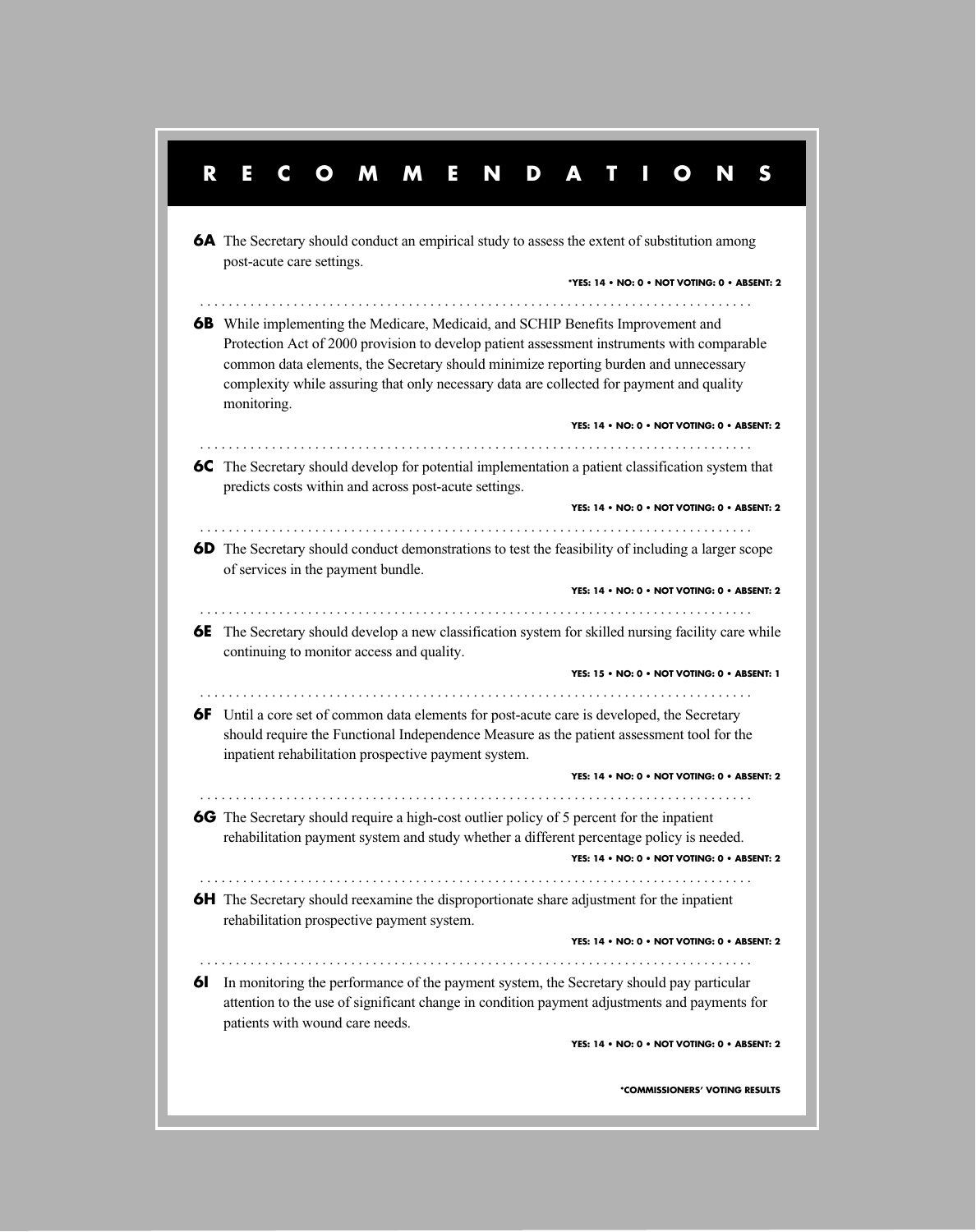### **CHAPTER**

# **Prospective payment for post-acute care: current issues and long-term agenda**

ost-acute care comprises care provided in skilled nursing and rehabilitation facilities, long-term hospitals, and in the home. In response to rapid growth in spending for this type of care during the 1990s, the Congress directed the Health Care Financing ost-acute care comprises care provided in skilled nursing and rehabilitation facilities, long-term hospitals, and in the home. In response to rapid growth in spending for this type of care during the 1990s, the Congress di payment systems for all four settings. However, because these new systems focus on the settings in which care is provided rather than the care itself, they raise concerns about whether Medicare's payment policies are appropriate. In this chapter, we recommend the Secretary assess the degree of similarity in services and patients in different settings and test alternative payment systems that could account for such overlap. These steps will take time. Accordingly, we also recommend steps in the short run to improve payment so that Medicare beneficiaries' access to care will be maintained.

# **In this chapter**

The nature of post-acute care

- Designing prospective payment systems across postacute care
- Addressing more immediate issues of correct payment within settings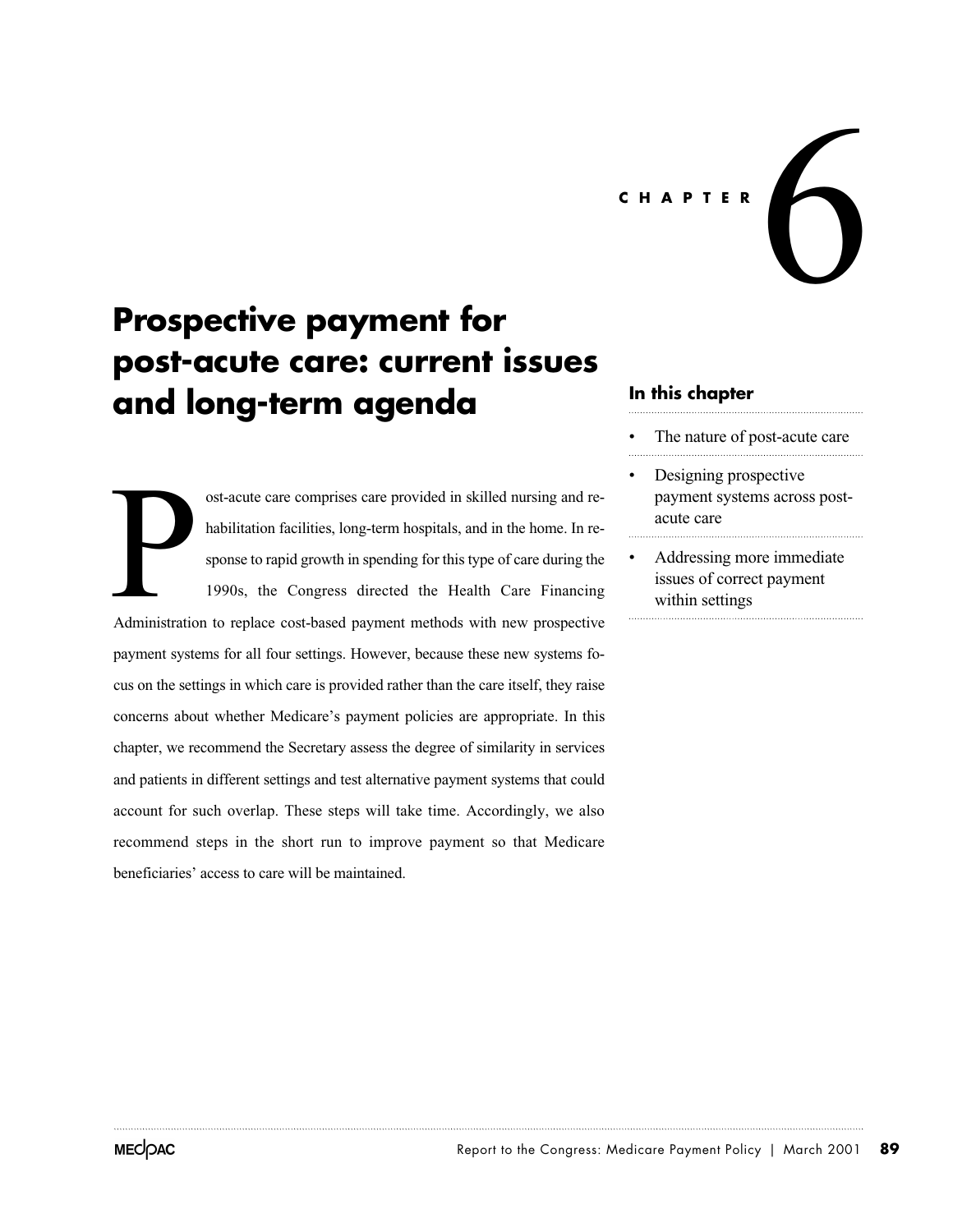Post-acute care, which generally follows an acute hospitalization, is provided in four settings—skilled nursing facilities (SNFs), rehabilitation facilities, long-term hospitals, and the home. In paying for post-acute care, Medicare's intent is to ensure that beneficiaries obtain services in the most clinically appropriate setting based on their needs and circumstances.

Medicare beneficiaries use post-acute care frequently: in 1997, one-quarter of those discharged from acute care hospitals used post-acute care providers within one day of leaving the hospital (Table 6-1). SNFs were used most often, accounting for 13 percent of acute hospital discharges and more than half of all discharges to postacute care providers. Home health providers accounted for 8 percent of acute discharges, and rehabilitation facilities for about 3 percent.<sup>1</sup>

This health care sector has grown significantly in the past two decades, particularly in the 1990s. Policymakers expected the use of post-acute care to grow when the prospective payment system (PPS) for inpatient hospital services was implemented in 1983. Indeed, they viewed such growth as critical to the effective functioning of the new payment system because the inpatient PPS created strong incentives for hospitals to discharge beneficiaries who did not need expensive acute care into lowerintensity, less expensive settings. Following major changes in coverage for SNF and home health care, however, use of post-acute care grew much more rapidly than expected; between 1988 and 1994, Medicare spending for post-acute services increased at an average annual rate of 34 percent.<sup>2</sup>

This unexpected growth reflected Medicare's use of cost-based reimbursement for post-acute care, which

# **TABLE 6-1**

### **Post-acute provider use within one day of discharge from an acute care hospital, by type of provider, 1997**

| <b>Number of discharges</b><br>using post-acute care | Percent of<br>hospital<br>discharges | Percent of<br>post-acute<br>admissions |  |
|------------------------------------------------------|--------------------------------------|----------------------------------------|--|
| $2.476.412**$                                        | 253%                                 | 100%                                   |  |
| 1,320,701                                            | 13.5                                 | 53.3                                   |  |
| 278,073                                              | 29                                   | 32.3<br>11.2                           |  |
| 43,794<br>33,951                                     | $\Omega$ 4<br>$\Omega$ 3             | 1.8<br>1.4                             |  |
|                                                      | 799.893                              | 82                                     |  |

Notes: First post-acute care stays that began in 1997 and ended in 1997 or 1998 are included in the calculations. \* Psychiatric facilities are included because they are sometimes part of a post-acute care episode.

\*\* Cases where the patient died in the hospital or was transferred to another acute-care hospital are excluded from the calculations.

Source: MedPAC analysis of 1997 MedPAR inpatient and post-acute care claims from the Health Care Financing Administration. 

gave providers of those services no incentive to do so efficiently. With limited constraints on payments, post-acute care providers greatly expanded their capacity to care for Medicare beneficiaries. For example, SNFs increased their capacity to provide ancillary services such as physical, occupational, and speech providers, reimbursed for unlimited visits, used new technology and more highly trained personnel to provide care to patients in their homes that previously had been furnished in institutional settings (Manard et al. 1995). therapy (GAO 1999b). Home health

In response to the rapid growth in postacute care spending, the Congress directed the Health Care Financing Administration (HCFA) to replace cost-based payment methods with new prospective payment systems for all four post-acute settings. The skilled nursing facility PPS has been in place since 1998, and the PPS for home health services has been in place since October 2000.3 The prospective payment systems for services in inpatient rehabilitation facilities and long-term hospitals are scheduled for implementation in 2001 and 2002, respectively.

These new systems focus on the settings in which care is provided, rather than the care and the patients who receive it. As a result, Medicare may pay quite differently for the same care when it is furnished to similar patients in different settings, raising concerns that payment policy rather than clinical decisions may drive providers' decisions. In this chapter, we examine the nature of post-acute care and recommend steps that could enable Medicare to implement such policies. We also examine problems with the new prospective payment systems that have emerged since their implementation and recommend remedies.

1 Beneficiaries referred from the community without a hospitalization and those receiving home health services before they were hospitalized are not included in this analysis, but represent a substantial proportion of home health users.

2 Major policies affecting SNF coverage and resulting in increased use were the Omnibus Budget Reconciliation Act of 1987; the Medicare Catastrophic Coverage Act, passed in 1988 and repealed in 1989; and HCFA's clarification of coverage guidelines in 1988. Change in home health coverage guidelines in response to Duggan v. Bowen, a 1988 decision from the District of Columbia district court, allowed more beneficiaries to qualify for more services.

3 The Balanced Budget Act of 1997 (BBA) required two new payment systems for home health services; the PPS, and an interim system, while the PPS was developed. 

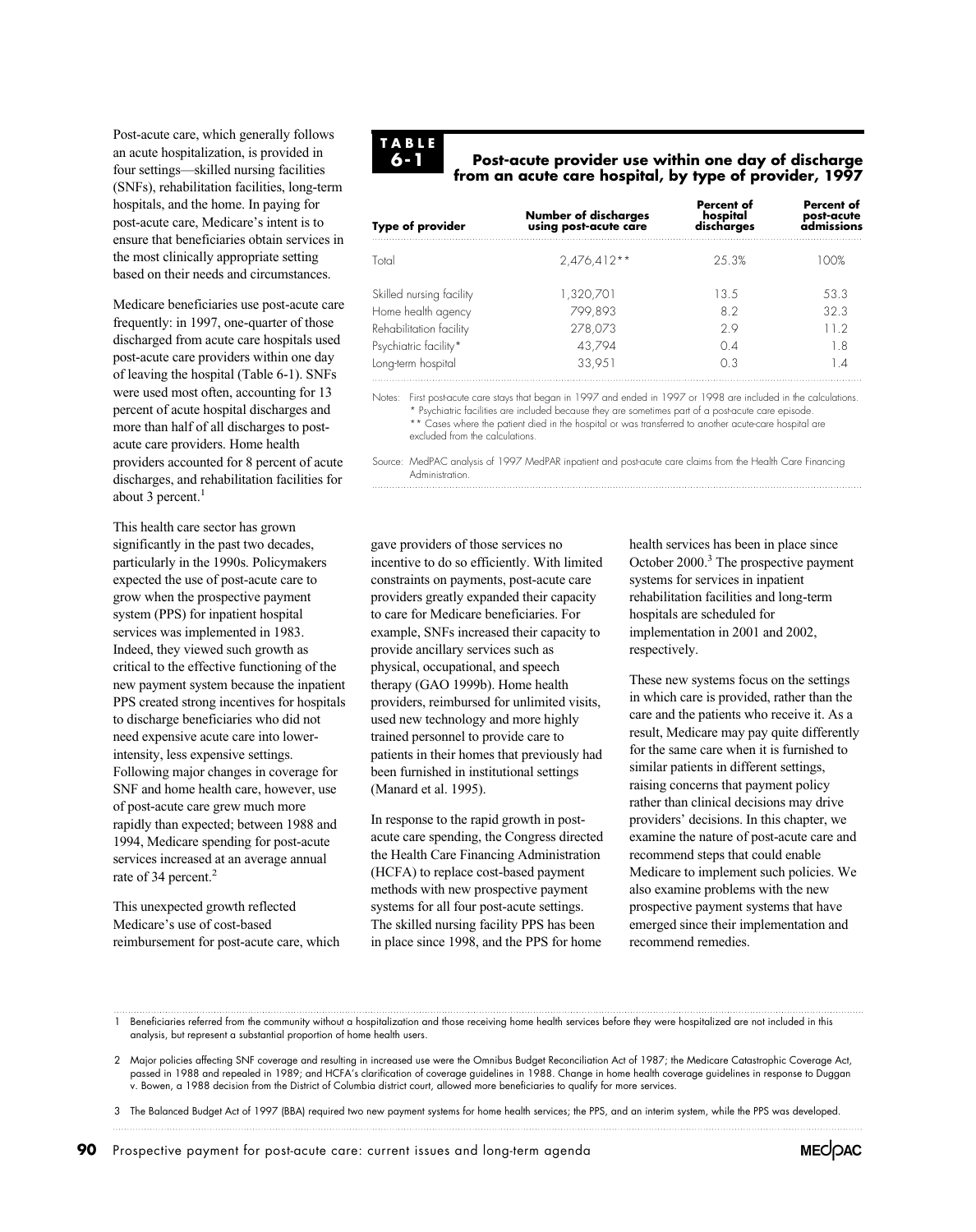# **The nature of post-acute care**

In theory, post-acute care should respond to patients' clinical needs irrespective of setting. However, Medicare's current policies are specific to the setting, not to the care. Because we lack clear guidelines as to which setting may be appropriate for any given patient and because different settings may substitute for one another in providing similar care, the possibility arises that placement decisions may be driven (now, or in the future) by financial, rather than clinical considerations. If comparable care were provided in two settings with different prices, placement in the more costly setting would increase Medicare spending. Further, substitution driven by financial incentives also may reduce quality of care. To assess the extent of substitution—and to aid in developing policies to avoid any negative consequences—new research is needed.

# **Variation in Medicare policy across settings**

Medicare's current policies for post-acute care—coverage rules and eligibility criteria, conditions of participation, and difficult to assess differences among patients and the care they receive in different settings. payment—vary by setting, making it

Several examples illustrate differences among post-acute settings in coverage rules and eligibility criteria. Medicare coverage for SNF care (but not home health care) requires a three-day hospitalization in the previous month to trigger Medicare coverage for SNF care. To be admitted to a rehabilitation facility (but not to a skilled nursing facility, which may offer rehabilitation services), patients must be able to sustain three hours of and/or speech—and have the potential for meeting pre-identified goals. To obtain home health services, patients must be homebound and need intermittent or parttime skilled care. daily therapy—physical, occupational,

Post-acute care providers must also meet different conditions of participation. For example, physicians must be integrally involved in care provided in rehabilitation facilities and long-term hospitals, but are required to visit a SNF patient only every 30 days for the first 60 days. Requirements for physician involvement in home health care are even less stringent. The degree of physician involvement in furnishing care is one of several factors that may determine providers' responses to financial incentives (see Chapter 1).

Finally, Medicare's payment policies are different in each setting. Medicare pays on a per diem basis for care in skilled nursing facilities, but plans to pay on a per discharge basis for inpatient rehabilitation services. Medicare pays for home care on the basis of a 60-day episode, but allows for multiple episodes.

# **Placement decisions**

Although experts agree that numerous factors—including clinical needs, functional status, patient and family preferences, family and community support, and the capacity of local resources—play roles in defining which post-acute setting would best serve a factors are appropriately weighted. Therefore, at present, post-acute placement decisions are made in the patient, there is no consensus on how such absence of standardized guidelines below).

# **Overlap in services across settings**

that there is some degree of overlap in the care provided among these settings, empirical evidence that settings substitute (Neu et al. 1988) found SNF and home health were substitutes, but that SNF and While some observers have concluded for one another is weak. One study

# **Feasibility of developing clinically based indicators of access to skilled nursing facility care**

s part of MedPAC's ongoing<br>effort to evaluate the impact<br>heneficiaries' access to post-acute effort to evaluate the impact of prospective payment on beneficiaries' access to post-acute care, we contracted with Mathematica Policy Research, Inc. (MPR) to study the feasibility of creating indicators of access to needed skilled nursing facility (SNF) care based on clinical evidence of professional consensus, which could also be based on routinely collected administrative data. MPR concluded that it would be difficult to create clinical indicators from existing administrative data because of critical limitations in both data and available standards of care (Schmitz et al. 2001).

MPR considered three types of indicators—appropriate placement, receipt of clinically necessary services, and outcomes sensitive to receipt of needed care—and found barriers to developing each. Barriers

to measuring appropriate SNF placement included a lack of standards or guidelines for SNF admission and a lack of administrative data on many of the relevant clinical and nonclinical hospital patient characteristics to assess conformance. Although clinical guidelines exist for treatment of nine types of patients with conditions commonly treated in SNFs (and which represent most admissions), existing guidelines fail to recommend a particular setting in which care should be furnished, and the services prescribed by those guidelines. The Minimum Data Set (MDS) provides information that can be used to evaluate some SNF patient outcomes, but in many cases those outcomes are not adjusted for risk and in no circumstances are they linked to the provision of specific services or lack thereof.  $\blacksquare$ available data identify only some of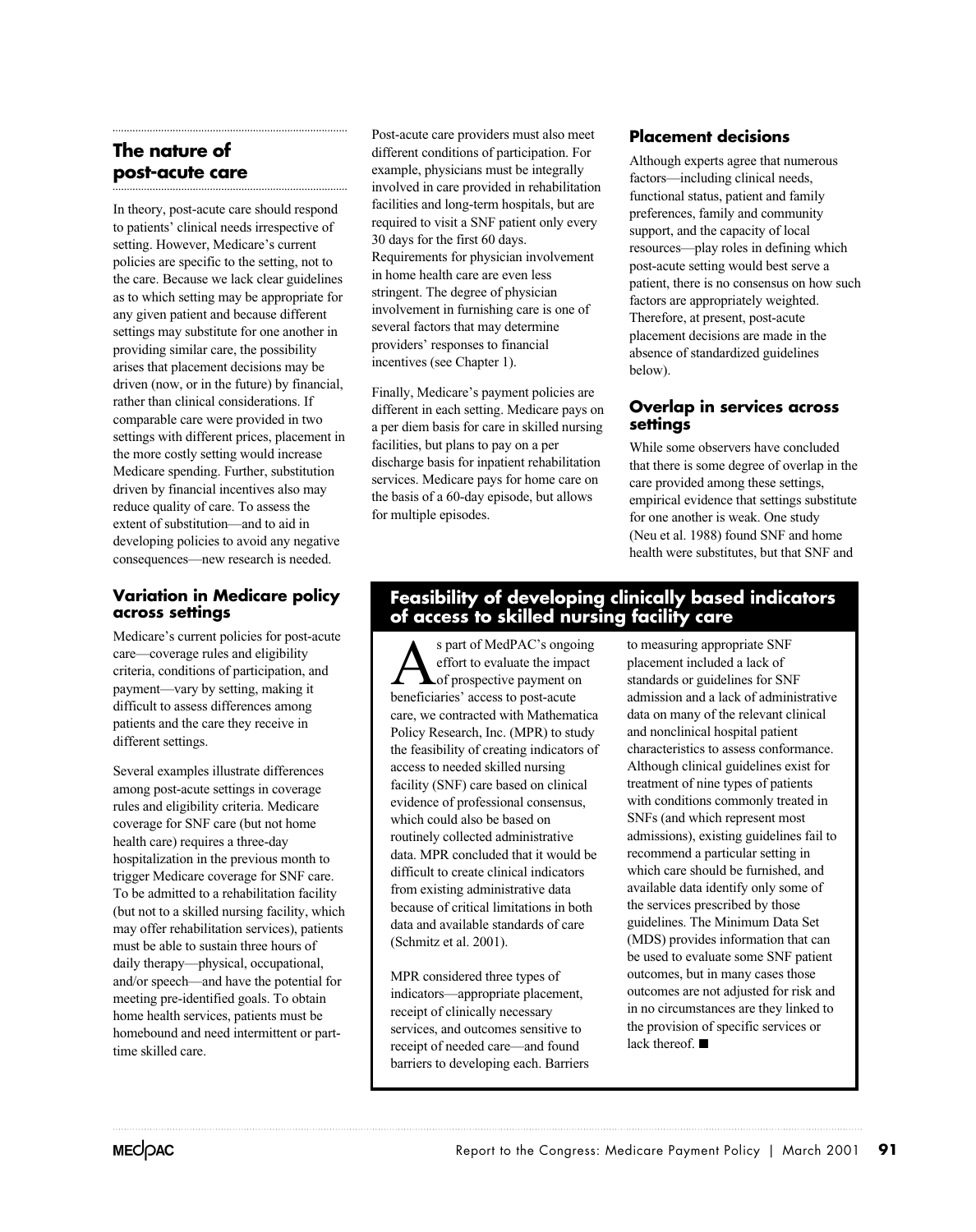rehabilitation facilities were not; another study (Steiner and Neu 1992) found the opposite. A third study found that the potential for substitution varied by diagnosis, with little potential for substitution among stroke patients but more potential for congestive heart failure patients (Gage 1999). Other analyses using functional status data provided mixed evidence of substitution, which sometimes varied by diagnosis (Kane et al. 2000, Keith et al. 1995, Kramer et al. 1997b, Kramer et al. 2000b, Manton et al. 1994). For example, Kramer (1997b) found that SNFs substitute for rehabilitation facilities for hip fracture patients, but not for stroke patients.

A MedPAC-sponsored study of 7,500 post-acute episodes from Medicare Current Beneficiary Survey (MCBS) cost and use files for 1992-1997 determined that beneficiaries using home health as their only post-acute care had substantially different characteristics, compared with individuals receiving all or part of their post-acute care from skilled nursing facilities (Hogan 2000). Beneficiaries using only skilled nursing facility care were more severely ill than those using home health care (either by itself or following SNF care). Patients with SNF care as their only post-acute care were nearly twice as likely to be readmitted to a hospital or to a hospice and were three times more likely to die, compared with individuals using either a combination of SNF and home health care or home health only. Receiving home health services after a SNF stay appears to indicate recovery: 81 percent of these patients eventually recovered and were discharged.

Some of these studies lack good ways of describing patient characteristics, most are old, and none are based on data following the implementation of prospective payment for skilled nursing facilities and home health care. However, even with limited and contradictory evidence, researchers and policymakers hypothesize that substitution exists to some degree.

Because prospective payment introduces new incentives for substitution, it is crucial that new research be undertaken.

### **RECOMMENDATION 6A**

### **The Secretary should conduct an empirical study to assess the extent of substitution among post-acute care settings.**

An empirical study is needed to assess the extent to which overlap of patients and services occurs across settings under the new post-acute payment systems. Such a study could inform policy decisions about the need for consistency of Medicare policies across various sites of care. HCFA should consider studying patients about to be discharged from acute care hospitals to determine whether they plausibly could go to more than one post-acute destination, given their clinical needs. Researchers should also consider non-clinical factors that influence discharge destination, such as patient and family preferences, availability of informal caregivers, and provider availability.

# **Designing prospective payment systems across post-acute care**

Medicare seeks to ensure that beneficiaries have access to post-acute care in clinically appropriate settings without imposing unnecessary financial burdens on them or on the program. Ultimately, this means that Medicare's payment policies should focus on the patient, not on the setting. This section examines steps toward a patient-focused system. The next section examines improving the current system.

# **The difficulty of designing prospective payment systems for post-acute care**

At the heart of a PPS is a unit of payment, which describes the individual service or set of services that Medicare pays providers to furnish, and a classification

system, which categorizes cases according to clinical characteristics and resource needs. Specifying an appropriate unit of payment and establishing an effective classification system require understanding the patient care product. However, the variation in patients within and across post-acute care settings means that the product varies as well, in terms of duration and intensity. To gain a better understanding of the post-acute care product, we need better information about who is being treated in the different settings.

For inpatient rehabilitation facilities, the product—therapies during an inpatient stay to maximize function following a debilitating event—is relatively well defined, but the products for the other settings are not. SNFs, for example, may have patients who may require mainly rehabilitation services while others need intensive nursing, and a minority of patients may need both types of services (Fries et al. 2000, White et al. 1998). In addition, some patients are admitted to a SNF to recuperate after a hospitalization before returning home, while others may have lived in the nursing home before hospitalization and will return to being long-term care recipients after they no longer qualify for skilled care.<sup>4</sup> In home health, some patients need short-term nursing or rehabilitation while recuperating from a hospitalization; others need longer-term nursing and supportive services. The long-term hospital product is even less known because these facilities make up a heterogeneous group of providers that furnishes a wide range of intensive services, including trauma and cancer treatment, respiratory therapy for ventilator-dependent patients, pain and wound management, and comprehensive rehabilitation (MedPAC 1999).

# **Medicare needs a core set of patient assessment data elements**

The patient assessment instruments now used in skilled nursing facilities and home health agencies differ significantly in



<sup>4</sup> Some patients admitted to a SNF with the expectation that they will be discharged home actually never leave the nursing home. These individuals and those who were hospitalized from the nursing home and return to long-term care after their SNF stay are estimated to make up about 30 percent of the total population of SNF patients (Kramer et al. 1997b)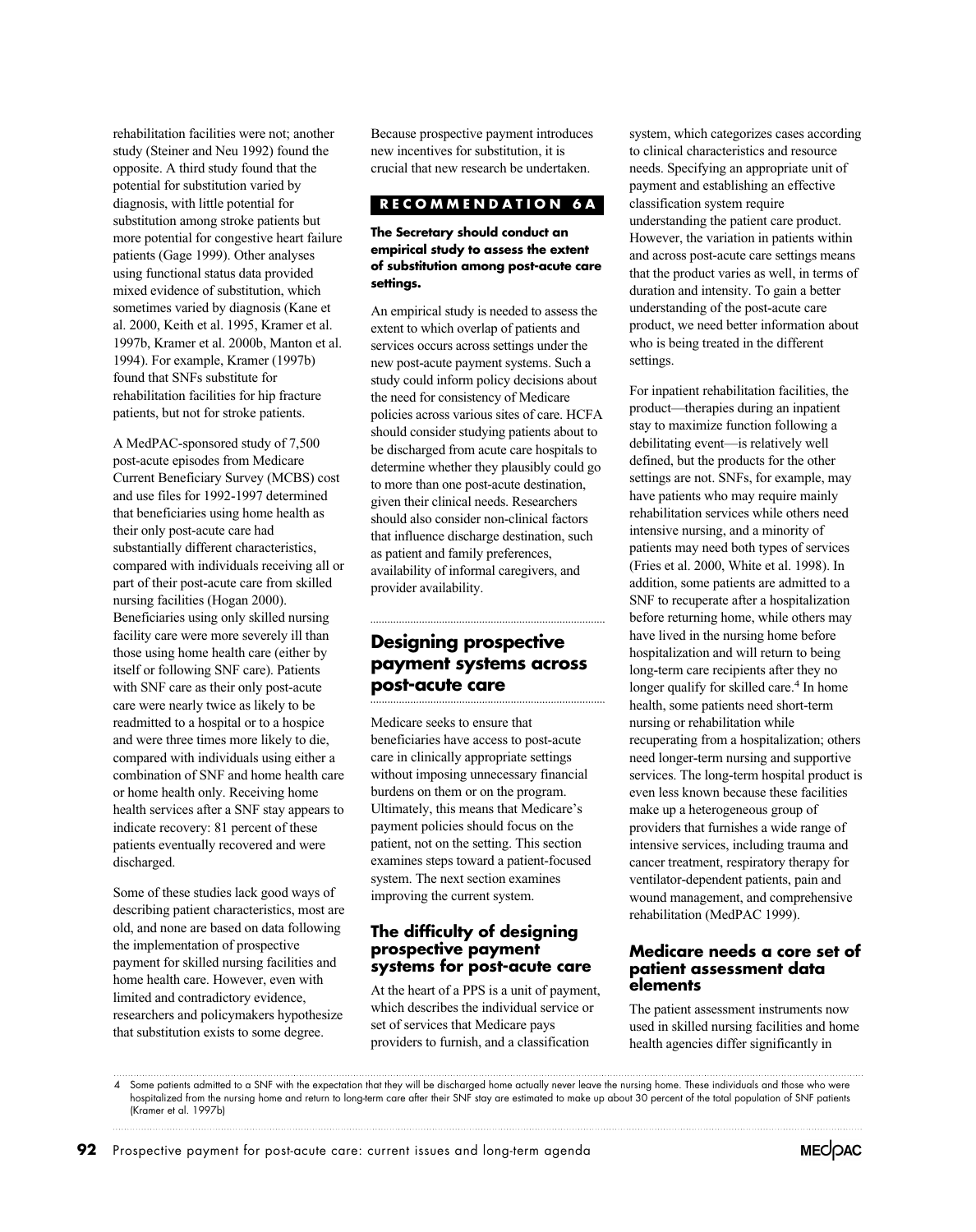terms of the aspects of patient status assessed, rating scales and assessment periods used, and specific items included. Even items designed to measure an aspect of common interest have key differences that diminish their comparability.

In past reports, MedPAC has recommended the development of a common core set of patient assessment applied across post-acute care settings (MedPAC 1999, MedPAC 2000). augmented for particular subsets of patients or post-acute care settings as appropriate, would increase the ability to assess differences and similarities of patients, service use, and quality of care across settings. It could also facilitate efforts to compare outcomes of patients treated in different settings and enable improvements in systems for payment and quality monitoring. data elements that can be meaningfully Establishing this set which could be

The Medicare, Medicaid, and SCHIP Benefits Improvement and Protection Act of 2000 (BIPA) instructs the Secretary to report to the Congress by January 1, 2005 on the development of instruments to assess the health and functional status of beneficiaries using post-acute care and other specified services.<sup>5</sup> The Secretary is also required to make recommendations on the use of patient assessment instruments for payment purposes. In developing the instruments, the Secretary is to consult with MedPAC, the Agency for Healthcare Research and Quality, and qualified provider organizations.

# **RECOMMENDATION 6B**

**While implementing the Medicare, Medicaid, and SCHIP Benefits Improvement and Protection Act of 2000 provision to develop patient assessment instruments with comparable common data elements, the Secretary should minimize reporting burden and unnecessary complexity while assuring that only necessary data are collected for payment and quality monitoring.**

The assessment instruments required by the BIPA are to have readily comparable, statistically compatible, common data elements and include only those elements necessary to meet program objectives. The legislation specifies that the standard instruments developed are to supersede the assessment tools now required.

MedPAC believes this mandate presents the Secretary with an opportunity to build on the strengths of existing patient assessment instruments while addressing their shortcomings. In developing instruments to meet the BIPA mandate, the Secretary should strive for brevity and simplicity. The length and complexity of instruments currently in use may compromise the accuracy of the data collected and pose an undue burden in that not all items collected are currently used in program administration. For example, the MDS, which was developed to guide care planning for nursing home residents and is now used in SNFs, has more than 350 items.

MedPAC has concerns about the suitability of the Minimum Data Set for Post-Acute Care (MDS-PAC) to serve as a basis for developing the patient assessment instruments for post-acute care required under the BIPA. The MDS-PAC was developed by HCFA to be applicable across post-acute settings for payment and quality monitoring purposes. In past reports, we commented favorably on the development of the MDS-PAC because of the Commission's strong belief in the need for a more coordinated approach to patient assessment across post-acute settings (MedPAC 1999). However, we are concerned that the MDS-PAC is notably lengthy and complex, featuring more than 400 items and at least 7 different time frames for patient assessment, ranging from the previous 24 hours to the previous 7-14 days. The fact that the MDS-PAC represents a modification of an instrument designed for use with long-term care patients also provides grounds for further consideration.

In moving ahead to develop assessment instruments to meet the BIPA mandate, MedPAC urges the Secretary to begin with a strong sense of the purposes for which patient assessment data will be used and a goal of defining the minimum set of information needed to accomplish those purposes. To the extent practical and appropriate, the same information should be collected in the same way across settings. Expert consultation will be required to evaluate the extent to which information needs are comparable across settings.

The Commission believes that some common ground will be identified. For example, patient assessment instruments will need to collect information that can be reliably used to predict resource use. Four groups of patient characteristics are known to be important in determining resource use in at least two of the four post-acute settings:

- Functional status is an important factor driving resource use in at least three of the four settings—long-term hospitals may be an exception, although that is being tested.
- Diagnosis is an important predictor of resource use in rehabilitation facilities, long-term hospitals, and SNFs (Cameron 1983, Cotterill 1986, Kramer et al. 1997a).
- Comorbidities are thought to be important in all four settings (Carter et al. 2000, Goldberg et al. 1999, Kramer et al. 1997a).
- Cognitive status also is important in predicting resource use in three of the four settings—long-term hospitals may be the exception.

The new legal requirement for development of common data elements can result in a better understanding of patient characteristics and the care delivered in post-acute care settings. The information gained will have the potential to improve current payment systems and lay a foundation for a more rational and

<sup>5</sup> The BIPA also requires development of assessment instruments for beneficiaries using inpatient and outpatient hospital, outpatient rehabilitation, mental health, and endstage renal disease services.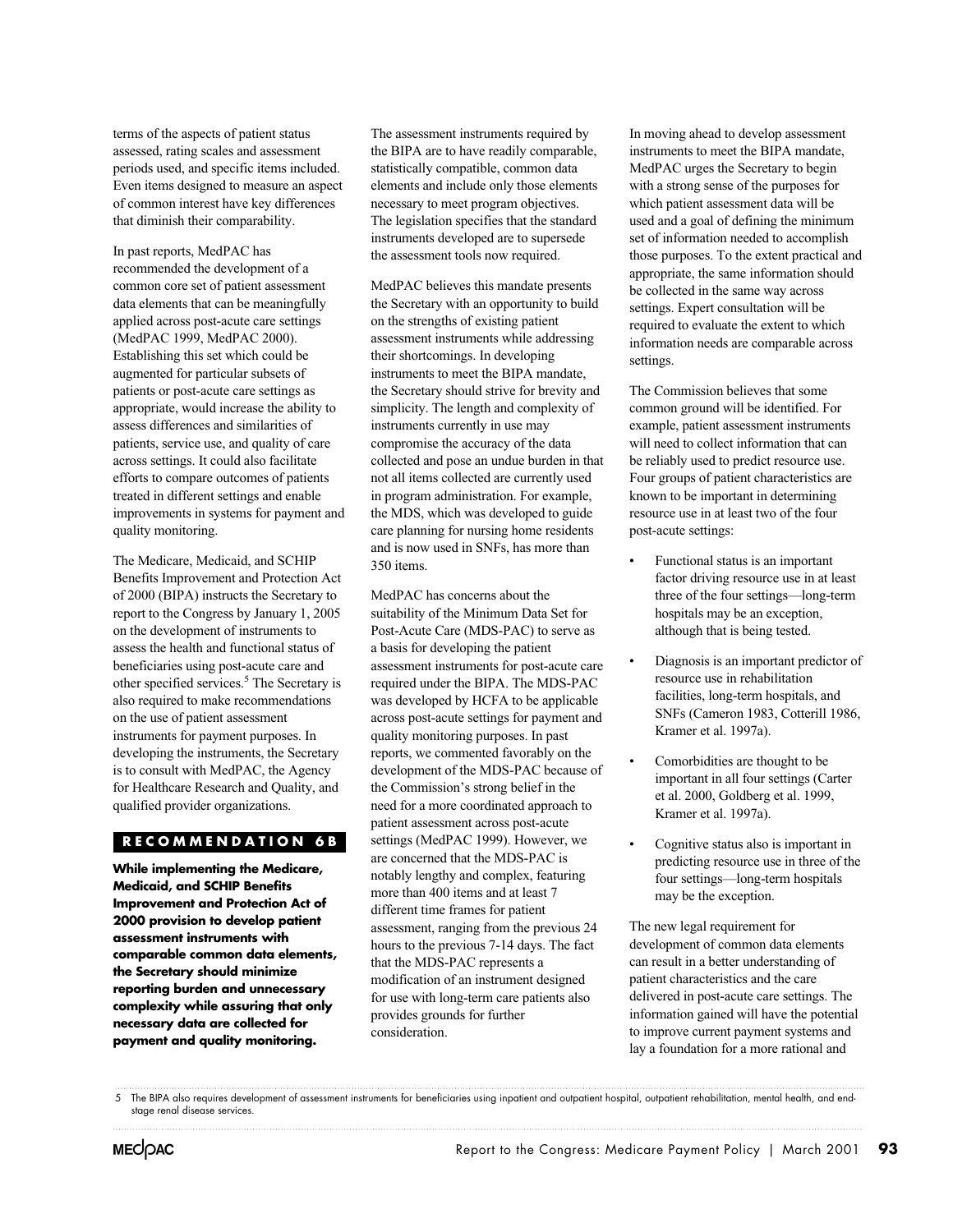coherent system across post-acute care. To this end, MedPAC recommends that HCFA pursue two lines of research simultaneously: one on a patient classification system that works across post-acute settings, and another on bundled payments.

# **The need to pay correctly across settings**

The potential for overlapping provision of services across post-acute settings makes crucial the consistency of payments across settings. Consistent payment systems would neither encourage nor discourage care in different settings; inconsistency may lead placement and care decisions to be made on the basis of financial, as opposed to clinical, considerations.

HCFA originally sought to base payment for care in SNFs, rehabilitation facilities, and long-term hospitals on a common unit of payment (per diem) and a common patient assessment tool (the MDS-PAC), and to use staff time costs as the measure of resource use in each setting (Hebrew Rehabilitation Center for Aged 1998).<sup>6</sup> The Congress, however, mandated perdischarge payment and specific classification systems for rehabilitation facilities and long-term hospitals. With payment for home care dependent on a different unit of payment, patient assessment instrument and classification system, Medicare's payment systems for post-acute care are unique to each setting (Table 6-2).

As a result, we have only limited capability to monitor access and quality across post-acute settings or to make comparisons (MedPAC 2000), hampering our ability to assess the impact of new payment systems as they are Refinement Act of 1999 (BBRA), which increased payments for some patients, SNFs responded to the new PPS by changing their preferences for patients with certain clinical profiles and some high-acuity patients had difficulty enactment of the Balanced Budget implemented. For example, before



### **Post-acute prospective payment systems**

|                                      | Post-acute care setting                                    |                                               |                                                                                     |                                                                                      |  |  |
|--------------------------------------|------------------------------------------------------------|-----------------------------------------------|-------------------------------------------------------------------------------------|--------------------------------------------------------------------------------------|--|--|
| Characteristic                       | Skilled nursing<br>facility                                | <b>Home health</b><br>agency                  | Inpatient<br>rehabilitation                                                         | Long-term<br>hospital                                                                |  |  |
| Unit of payment                      | per diem                                                   | 60-day episode,<br>with unlimited<br>episodes | per discharge                                                                       | per discharge                                                                        |  |  |
| Patient assessment<br>instrument     | Minimum data set<br>(resident<br>assessment<br>instrument) | Outcome and<br>Assessment<br>Information Set  | Minimum data set<br>for post-acute<br>care or Functional<br>Independence<br>Measure | Unknown                                                                              |  |  |
| Case-mix<br>classification<br>system | Resource<br>utilization groups,<br>version III             | Home health<br>resource groups                | Functional<br>independence<br>measure-function<br>related groups                    | Diagnosis related<br>groups or all<br>patient refined<br>diagnosis related<br>groups |  |  |
| <b>Fffective</b> date                | July 1, 1998                                               | October 1, 2000                               | $2001*$                                                                             | October 1, 2002*                                                                     |  |  |
| * estimated date<br>Note:            |                                                            |                                               |                                                                                     |                                                                                      |  |  |

accessing SNF care (GAO 1999b, OIG 1999, OIG 2000b). Although researchers found that such patients received care in alternative settings, they could not determine which settings substituted for SNF care, nor could they determine whether beneficiaries had outcomes similar to those they would have had in SNFs.

# **RECOMMENDATION 6C**

**The Secretary should develop for potential implementation a patient classification system that predicts costs within and across post-acute settings.**

Developing a classification system that works across post-acute care would facilitate consistency of payments across settings and allow Medicare to monitor the quality of care furnished to similar patients in different settings. Although developing one post-acute classification

system for all beneficiaries might not be possible, it might be feasible to have a classification system for specific types of care. For example, therapies—physical, occupational, and speech therapy—are furnished in all four post-acute settings. Holding other factors (such as patients' clinical risks) constant, Medicare should pay the same amount for these services regardless of setting.

Designing a system that works across settings will require a thorough exploration of the necessary information about patients who need post-acute care, the most efficient ways to measure them. HCFA might benefit from convening a forum of leading experts in health service delivery and research on the best way to proceed with payment and quality monitoring systems across post-acute care. In conducting its research, the agency should also routinely and widely the factors that need to be measured, and

6 HCFA never planned to use the same instrument or classification system for home health care. The agency decided to use a tool developed for quality measurementas the patient assessment instrument for the home health PPS. 

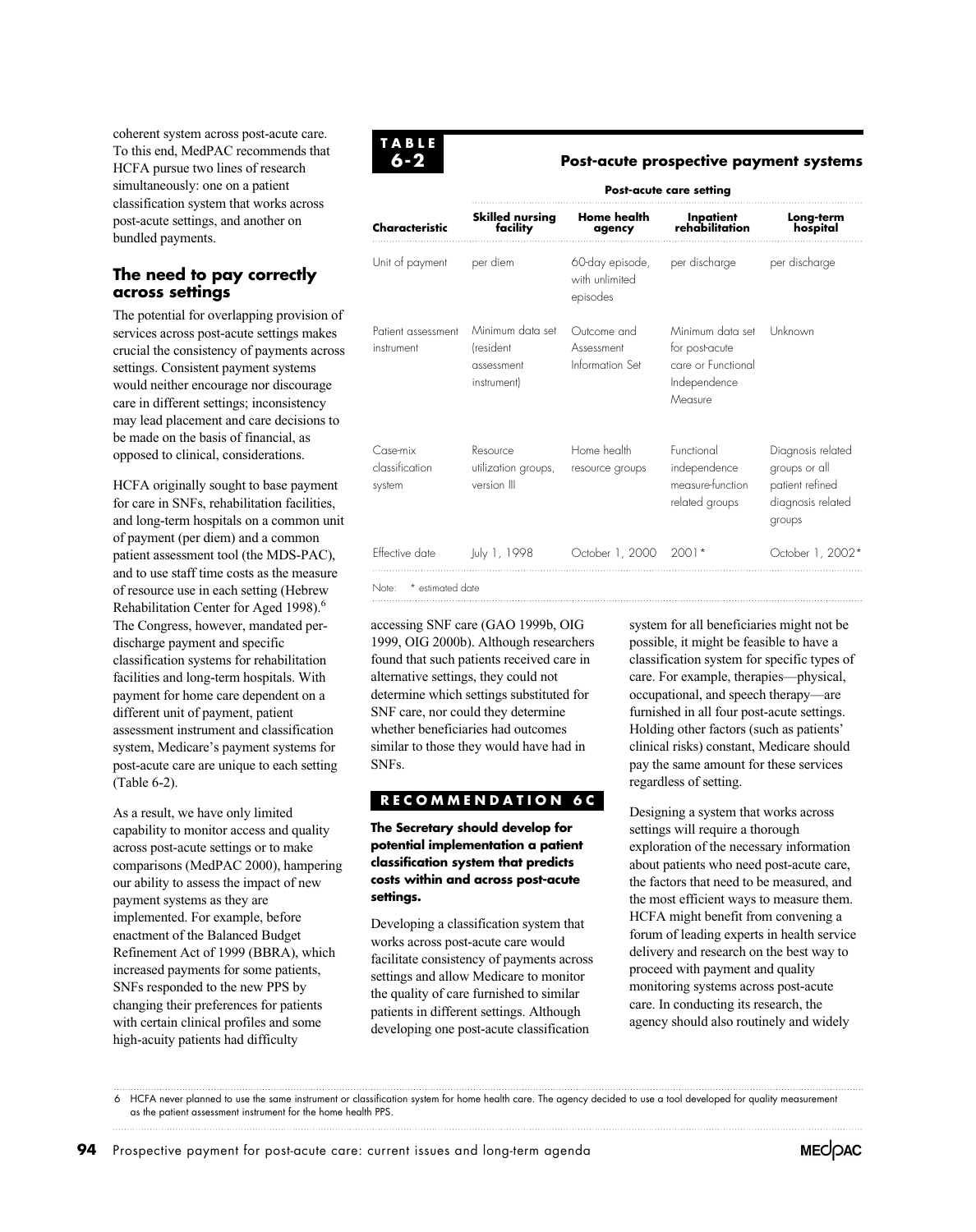distribute reports with enough detail to facilitate independent replication of results. Independent testing of any classification system developed—for reliability, validity, and administrative implementation. feasibility—should take place before

An alternative to developing a payment system consistent across settings would be to bundle payments and delegate decisionmaking to healthcare providers. Bundling would involve estimating the expected resource needs for patients with particular diagnoses, functional status, or other factors. It could be done by increasing payments for inpatient hospital services to account for expected postacute care use or by making one payment to a post-acute care provider responsible for all subsequent services. In either case, it could lead to more patient-focused payment because payment would no longer depend on the setting in which care was provided.

At present, the notion of bundling payments remains conceptual. Little is known, for example, about which services should be included in a bundle or how bundling would work in practice. Different models should be explored, and testing the administrative feasibility and the effect of bundling designs on providers' incentives and patient care will be necessary before any implementation.

# **RECOMMENDATION 6D**

### **The Secretary should conduct demonstrations to test the feasibility of including a larger scope of services in the payment bundle.**

A demonstration of the bundling concept could assess several key issues: the entity that would receive payment and be responsible for care, what period of time and services should be included in the bundle, how to facilitate coordination of care, how payments would be designed and how providers would be held accountable.

# **Addressing more immediate issues of correct payment within settings**

Of the four prospective payment systems mandated by the BBA for post-acute care settings, two—for SNF and home health care—have been implemented, and the PPS for inpatient rehabilitation care is scheduled to begin later this year. Because changing from cost-based reimbursement to prospective payment alters providers' financial incentives, each of the new systems raises issues that warrant either changes in Medicare's policies or close beneficiaries have access to needed care. monitoring to ensure that

With respect to SNFs, the Commission is concerned because the new PPS does not appropriately match payments with expected resource costs for certain patients and we do not believe that continuing to refine the current system will be successful. There is no evidence that beneficiaries face problems in accessing SNF care, and increases in payments enacted in the BBRA and the BIPA provide some breathing room until a new payment system can be developed. In the meantime, however, close monitoring of access and quality is necessary.

The key issue for rehabilitation facilities is establishing which assessment instrument has the greatest potential to produce accurate payments and cause the least disruption to beneficiaries or providers. HCFA intends to use the MDS-PAC, the patient assessment instrument the agency originally planned to use in the three institutional post-acute settings. Although using the MDS-PAC would appear to move post-acute care closer to the Commission's stated interest in common assessment data, the limitations of the MDS-PAC indicate that it is not the vehicle to accomplish this goal. Therefore, the Commission believes that HCFA should instead use the Functional Independence Measure (FIM) because it

was used to develop the patient classification system and most facilities already use it. The FIM should be used until a tool can be developed that incorporates common data elements applicable across post-acute care settings.

For home health care, the interim payment system put in place following enactment of the BBA was problematic, in part because it did not account for variation in resource use among patients. The PPS, implemented in October 2000, introduces case-mix adjusted payments, and the BIPA put more money into the system by raising base payment rates above those previously in law. Given the changes in incentives that the new system creates, close monitoring is essential to ensure that beneficiaries' access to care is not compromised.

# **Improving payments for skilled nursing facility care**

Two issues matter in assessing whether payments for a particular type of care are appropriate. First, does the distribution of payments across patients match their expected use of resources? A proper distribution of payments is important so that incentives are not created for providers to avoid patients for whom payments are too low. The second issue is whether aggregate payments—which depend on the base payment—are appropriate.

In the short run, making sure that aggregate payments are neither too high nor too low can ameliorate problems with the distribution of payments. This is the case with payments to skilled nursing facilities: significant limitations in how Medicare classifies SNF patients under the new payment system raise the potential for some patients to have difficulty in accessing care. Although there is no current evidence of significant problems with access to SNF care, these limitations must be addressed. MedPAC believes that aggregate payments—taking into account newly enacted payment increases—give the program time to do so.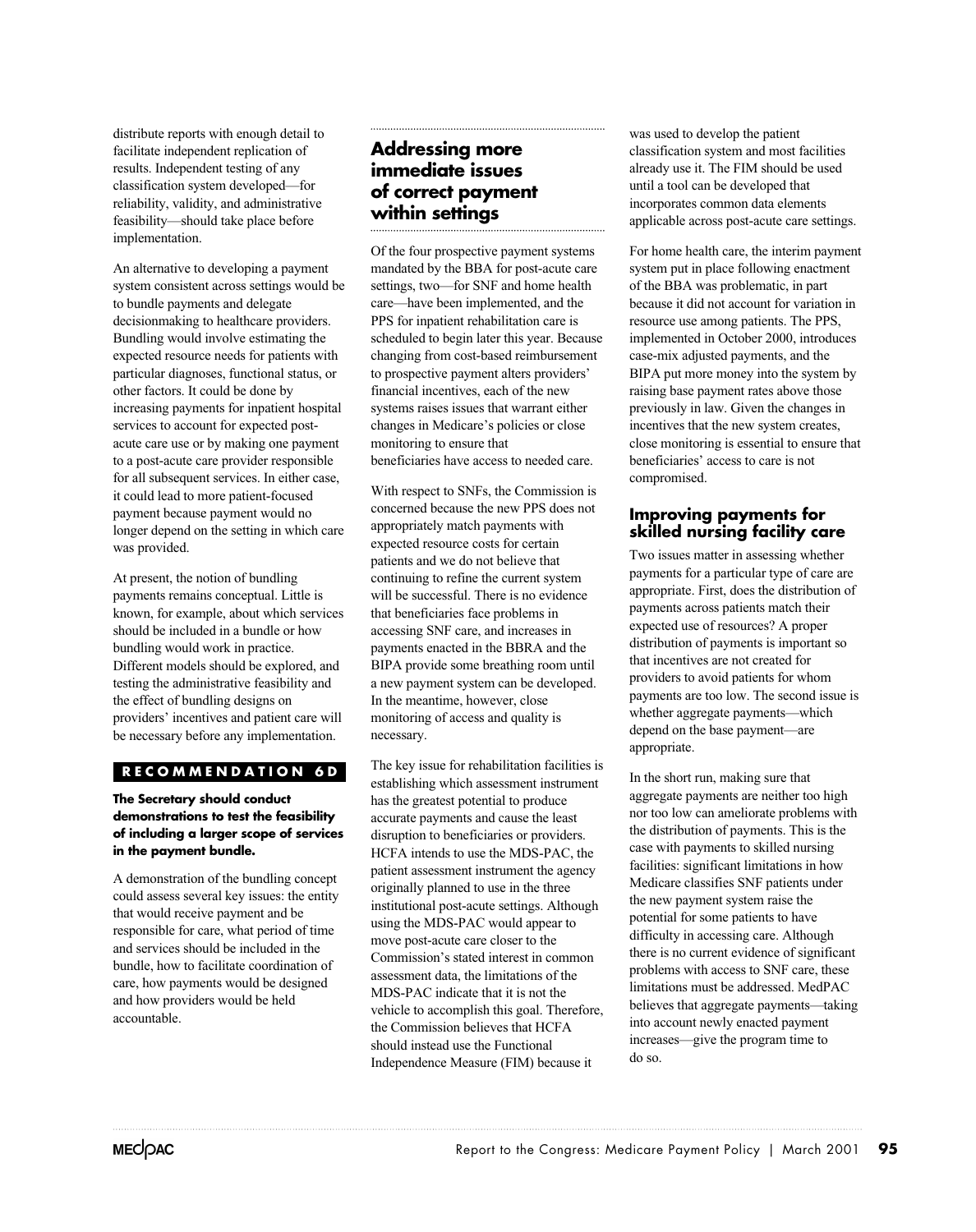### **Fixing the distribution of payment**

Under the PPS, skilled nursing facilities are paid according to case-mix adjusted per diem payment rates intended to cover the routine, ancillary, and capital-related costs of furnishing SNF services. The bundle consolidates all post-hospital SNF services covered under Part A, including those services for which payment had The case-mix adjustment in the PPS is based on the Resource Utilization Groups, Version III (RUG-III) case-mix groups to which patients are assigned. These assignments are determined by periodic patient assessments using the Minimum Data Set (MDS). been made under Part B before PPS.

RUG-III is a 44-group hierarchical patient classification system that measures patients' relative resource use on the basis of staff time to provide nursing care and rehabilitation. It does not adequately measure the resource needs of patients who require multiple types of services, such as extensive medical services and rehabilitation, or nontherapy ancillaries (such as pharmaceuticals, laboratory tests, 2000). Without adjustments, such as those in the BBRA and the BIPA, payments for these patients would be too low. imaging, and transportation) (MedPAC

In April 2000, HCFA issued a proposed rule with two models to refine the RUG-III. Both were developed using data from the SNF PPS demonstration and preserved the existing structure of the case-mix classification system. The agency promised to test these models with nationally representative data before issuing the final rule. In July, HCFA announced that neither refinement model worked with national data and that the 20 percent increase in payments for the 15 groups required by the BBRA would remain in effect until refinements are completed.<sup>8</sup>

The failure of the refinement models raises the issue of whether the RUG-III case-mix system can pay correctly for SNF patients. Independent research suggests that it cannot because the limitations are intrinsic to the system. Consequently, MedPAC believes that HCFA should develop a new classification system.

The current classification system has four fundamental problems. First, it is based on a patient assessment instrument that does not collect the information needed to account for the needs of patients who need SNF care. Second, the system is subject to a high rate of error in classifying patients. Third, the system uses only certain staff time costs as a measure of resource use instead of all costs of providing SNF care. Finally, the system is subject to manipulation.

The patient assessment instrument underlying RUG-III—the MDS—was developed to guide care planning for residents in nursing homes. It does not measure variables with which to classify SNF patients appropriately, especially non-rehabilitation patients (Hebrew Rehabilitation Center for Aged 1998, Kramer et al. 1999, Kramer et al. 2000a). Further, the instrument was never tested with SNF patients only and the MDS does not adequately assess the more intensive needs of post-acute patients (Hebrew Rehabilitation Center for Aged 1998).

Two studies of the accuracy of RUG-III assignment have found a high rate of error. One study found that 76 percent of the assignments were not supported by medical records (OIG 2000a).<sup>9</sup> Preliminary results of the other study found that the rate of error (over 60 percent) was consistent across all facilities studied and was higher for Medicare patients than for non-Medicare patients (Moore et al. 2000). The latter researchers speculate that the consistency of error may be due to the length of the MDS

assessment or the frequency of administration—SNF patients must be assessed on days 5, 14, 30, 60, and 90. However, they also found that when two individuals assessed the same patient, they frequently obtained different scores. Fewer than one-fourth of RUG-III items had good interrater reliability, which may explain the high error rate.

When RUG-III was introduced in the early 1990s, it explained 55.5 percent of variation in staffing (nursing and rehabilitation) costs for individuals in selected units in 228 nursing homes in seven states, both SNF patients and longterm residents (Fries et al. 1994). However, tests of the RUG-III found very low explanation of variance (9.4 percent and 10 percent, respectively) using costs of caring for SNF patients only (Fries et al. 2000, White et al. 1998). In another study that used staff time as a measure of resource use, researchers found that the range in resource use within groups was very large, but that the difference in resource use among groups was small (Kramer et al. 1999); one objective for a case-mix system is to have little variation within groups and wider variation among groups.

Because the classification of patients in RUG-III rehabilitation groups is based on services provided rather than patient characteristics, and because payment rates are higher for these classes, the system gives SNFs incentives to provide therapies when they may not be beneficial. The evaluation of quality and outcomes for the SNF PPS demonstration found no difference in outcomes (rehospitalizations, discharge to the community) between test and control groups, although provision of therapies increased in the test group, in which payment was based on the RUG-III classification system (Kramer et al. 2000a). Researchers found the largest increase in therapy provision for patients who required the lowest levels of therapy, urinary tract infections, pneumonia, or

7 Services not included in the SNF bundle are physician and certain other services specifically excluded under the BBA and the BBRA but furnished to SNF residents during a Part A covered stay.

- 8 The 15 groups fall under the categories of Extensive Services, Special Care, Clinically Complex, High Rehabilitation, and Medium Rehabilitation.
- 9 HCFA maintains the MDS is part of the medical record and does not have to be duplicated in that record.

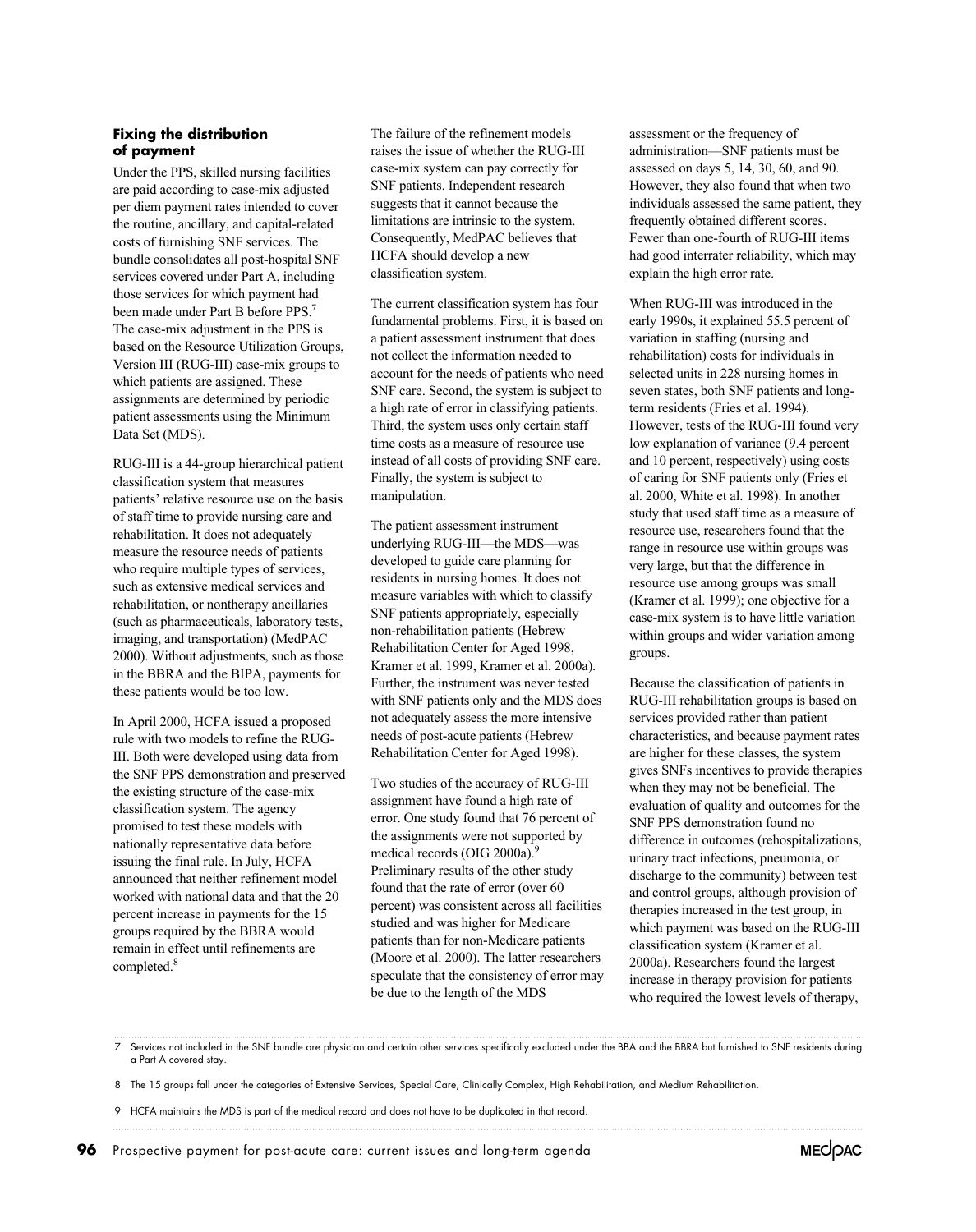such as those with the greatest functional ability and medical patients with congestive heart failure (CHF) or chronic obstructive pulmonary disease. Patients with CHF in the test group received almost as much weekly therapy as did patients with hip or pelvis fracture; in the control group, CHF patients received half as much therapy.

# **RECOMMENDATION 6E**

**The Secretary should develop a new classification system for skilled nursing facility care while continuing to monitor access and quality.**

The Commission believes that HCFA should discontinue attempts to refine the RUG-III and focus its resources on developing a new classification system. Because of the limitations to the current system, HCFA will also need to continue monitoring access to and quality of care. We recognize that these tasks will entail a substantial amount of work on the part of the agency and we recommend that appropriate financial and staffing resources be made available for it.

### **Aggregate payments to skilled nursing facilities**

Changes in Medicare payments to SNFs following the enactment of the BBA and bankruptcy filings by several major nursing home chains have raised concerns among some observers that payment rates may be too low. In view of the problems with the payment rates for certain patients, insufficient aggregate payments would be a particular concern because SNFs could not rely on higher-than-needed payments for some patients to offset lower-thanneeded payments for others until a new classification system can be developed. Although the evidence is mixed, MedPAC believes that the spending levels that will occur under the BBRA and the BIPA will provide adequate aggregate resources to maintain beneficiaries' access to care in skilled nursing facilities in the coming year.

**Why might skilled nursing facility payment rates be too low?** Concerns about the adequacy of payments have focused on two indicators: the decline in

Medicare spending for SNF care aggregate payments to SNFs fell 16.8 percent from fiscal year 1998 to fiscal year 1999, when the PPS was first implemented—and several Chapter 11 bankruptcies among large chains. Industry observers suggest three reasons why payment rates are too low:

- the base PPS rate did not include the costs of SNFs that had been exempt from Medicare's cost limits or that had so-called atypical exceptions;
- the base PPS rate did not include all of the costs for hospital-based facilities; and
- any changes in case-mix intensity between the year on which the base PPS rate was calculated (1995) and the year the PPS was implemented (1998) would not be reflected in payment rates.

The first two of these points reflect policymakers' judgment. The third point is empirically testable and our analysis suggests that case mix did not increase between 1995 and 1998.

Before enactment of the BBA, Medicare exempted new facilities from the program's routine cost limits because they were believed to incur start-up costs. The program also allowed SNFs with aboveaverage costs to qualify for higher reimbursement through exceptions to the routine cost limits, and the number of these SNFs increased rapidly. In excluding the costs associated with exemptions and exceptions from the base PPS rate, the Congress accepted the findings of two government agencies that ensuring access to SNF care could be achieved more efficiently than had been the case under cost-based reimbursement. Because the number of SNFs had increased rapidly, the Prospective Payment Assessment Commission (ProPAC) recommended eliminating exemptions for new providers on the grounds that Medicare no longer needed to help finance the start-up costs of new facilities (ProPAC 1997a). The General Accounting Office (GAO) found that the exceptions policy did not adequately

distinguish between facilities with higherthan-normal costs that reflected patient's needs and those that were inefficient (GAO 1996).

The Congress reached a similar conclusion with respect to the higher costs of hospital-based SNFs. The BBA required HCFA to set PPS rates equal to a weighted average of the costs of freestanding SNFs plus 50 percent of the difference between the freestanding mean and a weighted mean of the combined costs for hospital-based and freestanding SNFs. Thus, the costs of hospital-based SNFs were not fully included in the base rate. Congress may have required this method because routine costs for hospitalbased SNFs were more than twice as high as those for freestanding SNFs (ProPAC 1997b). Further, costs for the most expensive hospital-based SNFs were almost four times those for the least expensive ones; variation in the costs of freestanding SNFs was less dramatic. Some of the greater variation in costs for hospital-based SNFs may have reflected variation in case mix, but some may also have reflected hospitals allocating overhead costs to their SNFs. Including such costs in the PPS base rate would not be appropriate.

When the SNF PPS was implemented in 1998, the base payment rate was calculated on the basis of 1995 costs, trended forward for inflation. Industry observers have noted that if case mix and concomitant services increased appreciably between 1995 and 1998, the aggregate base rate would be too low (King 2000). For example, the continuing decline in length of inpatient hospital stays and increased patient acuity could have resulted in a more complex case mix than that accounted for in the base payment. Using a measure of case-mix intensity of admissions to SNFs, however, we find that case mix did not change over that period (see text box, p. 98).

The acuity of SNF patients could increase without being reflected in a measure of case mix at admission. But even if that were true, it would not follow that payments in 1998 were too low unless the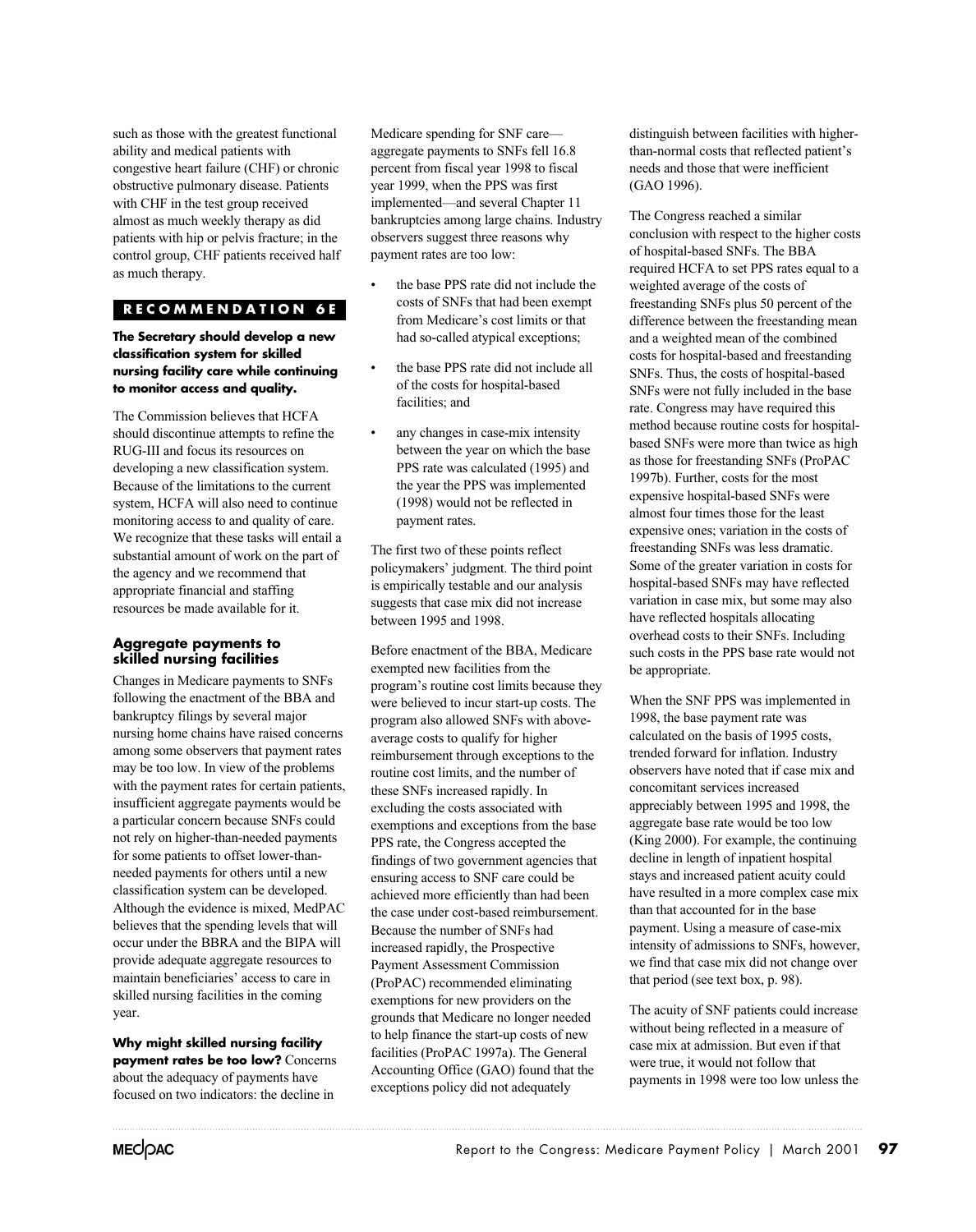# **Change in case mix upon admission to a skilled nursing facility: 1995-1999**

To estimate changes in the resource needs of skilled nursing facility (SNF) patients between 1995 and 1999, MedPAC created a case-mix index (CMI) based on all patient refined diagnosis related groups (APR-DRGs). This index measures the average severity of SNF patients at the time of admission; we use it as a proxy for the resource needs of those patients during their SNF stay. Relative weights were derived for each APR-DRG severity class and a CMI for each SNF facility was calculated based on cases within the skilled nursing facility between 1995 and 1999. A CMI greater than 1.0 implies that more resources are required to treat patients; an index less than 1.0 implies that fewer resources are needed.

We found that the median CMI among SNFs declined slightly, from 1.04 in 1995 to 1.03 in 1999. This suggests that the clinical acuity of patients admitted to SNFs changed little between 1995 and implementation of the PPS. The median CMI actually declined for hospital-based facilities, falling from 1.18 to 1.13 between 1995 and 1999 (Figure 6-1). During the same time period, the CMI among freestanding facilities remained unchanged at 1.02. The lack of change is noteworthy because freestanding SNFs represent 80 percent of all facilities and provide care to approximately 65 percent of all SNF patients.

These conclusions must be tempered by the limitations of using APR-DRGs at admission as a proxy for patients' resource needs during their SNF stay. These limitations include:

• APR-DRGs account for severity differences associated with complications and coexisting conditions during the hospital stay, which may or may not affect acuity during the following SNF stay.





**Change in median skilled nursing facility**

Note: SNF (skilled nursing facility).

Source: MedPAC analysis of 1995–1999 last quarter inpatient and SNF claims. 

- The index does not account for the functional status of patients in SNFs.
- There also may be unmeasured differences in patient health status that are unrelated to changes in the hospitalized population or in hospital length of stay.
- We do not know how changes in hospital lengths of stay affect nursing resources and rehabilitation intensity during subsequent SNF stays.
- Changes in International Classification of Diseases, Ninth Edition, Clinical Modification coding over time may reduce the precision of assignments for some cases among APR-DRG severity classes, particularly in the earlier years.
- Part of the decline in the proxy index between 1998 and 1999 may be attributable to a drop in hospitals' case-mix index in reaction to efforts by the Department of Justice and the Inspector General to combat fraud and abuse (see Chapter 5).  $\blacksquare$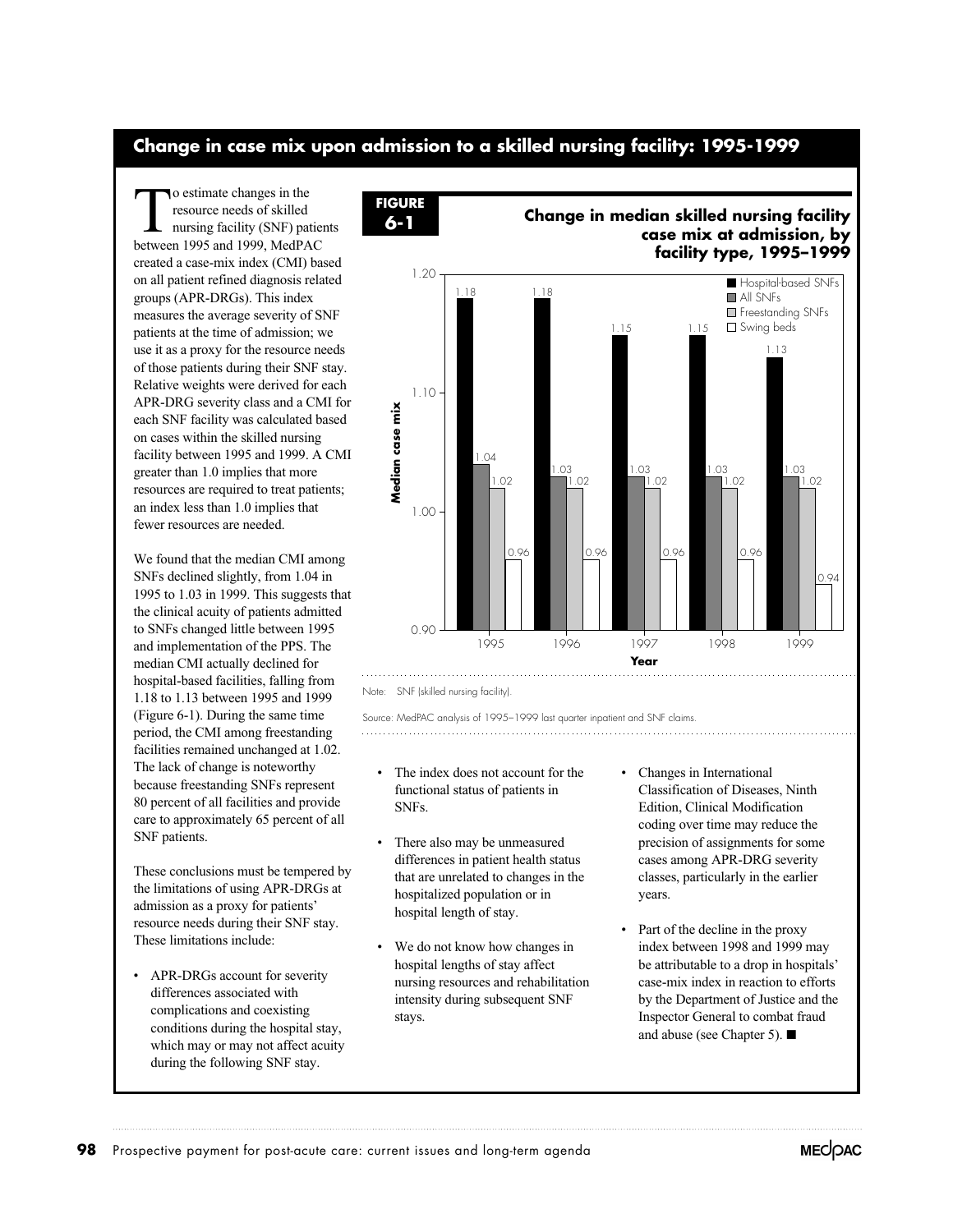1995 costs on which they were based were appropriate. Studies by two government oversight agencies indicate that 1995 costs were, in fact, too high, because of unwarranted growth in ancillary expenditures and undetected unnecessary costs or inappropriate billing for services. These studies suggest that base year costs included too many services and that the costs per service were inappropriately high (GAO 1998). Further, unnecessary and undocumented therapy, as well as substantial mark-ups on occupational therapy, were not identified before the implementation of the prospective payment system and thus were included in base year costs (OIG 1999).

# **Assessing the adequacy of aggregate payments to skilled**

**nursing facilities** Notwithstanding the argument that policymakers intentionally excluded certain costs from the base rate for the SNF prospective payment system, the question remains whether the decline in spending and use that followed its implementation indicate a problem. We examined this issue in detail and found no evidence of a critical access problem that would justify an increase in the SNF base payment beyond the increases in payments that were enacted in the BBRA and the BIPA. Our analysis is based on three indicators: changes in spending and use of SNF services between 1996 and 1999, exit and entry into the SNF market, and access to SNFs.

The data on spending and use before and after implementation of the PPS do not indicate an inappropriate aggregate payment level. Medicare's payments to SNFs decreased by 16.8 percent between fiscal years 1998 and 1999, from \$11.3 billion to \$9.4 billion (Table 6-3). This decline, however, needs to be interpreted in a larger context. Spending in 1999 was still higher than it was in 1996, a year in which HCFA, GAO, and the Office of the Inspector General (OIG) believed payments to be excessive. Spending increased by 19 percent from 1995 (\$7.6 billion) to 1999 (\$9.4 billion) and the average payment per day increased 11 percent (\$190 to \$223). The number of discharges from skilled nursing facilities



# **Payment and use of skilled nursing facilities by calendar year ,**

| Calendar year | <b>Discharges</b> | <b>Payment</b><br>(billions) | <b>Covered days</b> | Average days/<br>discharge | Average<br>pay/day |
|---------------|-------------------|------------------------------|---------------------|----------------------------|--------------------|
| 199.5         | 1.228.799         | \$76                         | 40,591,637          | 3295                       | \$190              |
| 1996          | 1,318,006         | 9.3                          | 44,638,581          | 33.87                      | 206                |
| 1997          | 1,581,734         | 11 O                         | 47.295.120          | 29.90                      | 234                |
| 1998          | 1,587,931         | 1.3                          | 45.240.400          | 28.49                      | 251                |
| 999           | 1.449.536         | 9.4                          | 42,534,503          | 29.34                      | 223                |

Note: Data include Puerto Rico, Virgin Islands, and unknown. Data do not include swing bed units.

Source: HCFA.

in 1999 was 8.7 percent below the previous year, but still above 1996 levels. And the average length of stay, which had decreased from 1996 to 1998, actually increased slightly (from 28.5 to 29.3 days) after HCFA implemented the PPS.

Following a large increase between 1996 and 1998, the number of certified SNFs decreased slightly between 1998, the year the PPS was implemented, and 2000 (Table 6-4). This decline, which was accompanied by Chapter 11 bankruptcies among large nursing home chains, has raised concerns that patient access may be impaired. These concerns have been

mitigated by the payment increases enacted in the BBRA and the BIPA. Moreover, the total number of SNFs in 2000 was greater than it was in 1997. The decrease in the number of hospital-based facilities, however, raises concern about their ability to adjust to the PPS.

Shortly after the PPS was implemented, two studies found that more complex patients were delayed entry into SNFs (GAO 1999a, OIG 1999). These studies found that there were no widespread access problems, however, and concern about the abilities of select groups of patients to access SNF care is mitigated

| TABLE<br>6-4             |        | Number of certified skilled nursing<br>facilities, by type and year |        |        |        |  |  |
|--------------------------|--------|---------------------------------------------------------------------|--------|--------|--------|--|--|
| <b>Facility type</b>     | 1996   | 1997                                                                | 1998   | 1999   | 2000   |  |  |
| <b>Medicare Only</b>     |        |                                                                     |        |        |        |  |  |
| Hospital-based           | 965.   | 1,010                                                               | 1,036  | 943    | 803    |  |  |
| Freestanding             | 424    | 449                                                                 | 428    | 422    | 419    |  |  |
| <b>Medicare/Medicaid</b> |        |                                                                     |        |        |        |  |  |
| Hospital-based           | 1,115  | 1,113                                                               | 1,135  | 1,131  | 1,094  |  |  |
| Freestanding             | 11,578 | 12,120                                                              | 12,436 | 12,437 | 12,519 |  |  |
| Totals                   |        |                                                                     |        |        |        |  |  |
| Hospital-based           | 2,080  | 2,123                                                               | 2,171  | 2,074  | 1,897  |  |  |
| Freestanding             | 12,002 | 12,569                                                              | 12,864 | 12,859 | 12,938 |  |  |
| All facility types       | 14,082 | 14,692                                                              | 15,035 | 14,933 | 14,835 |  |  |

Source: MedPAC analysis of HCFA On-line Survey, Certification, and Recording System (OSCAR) data.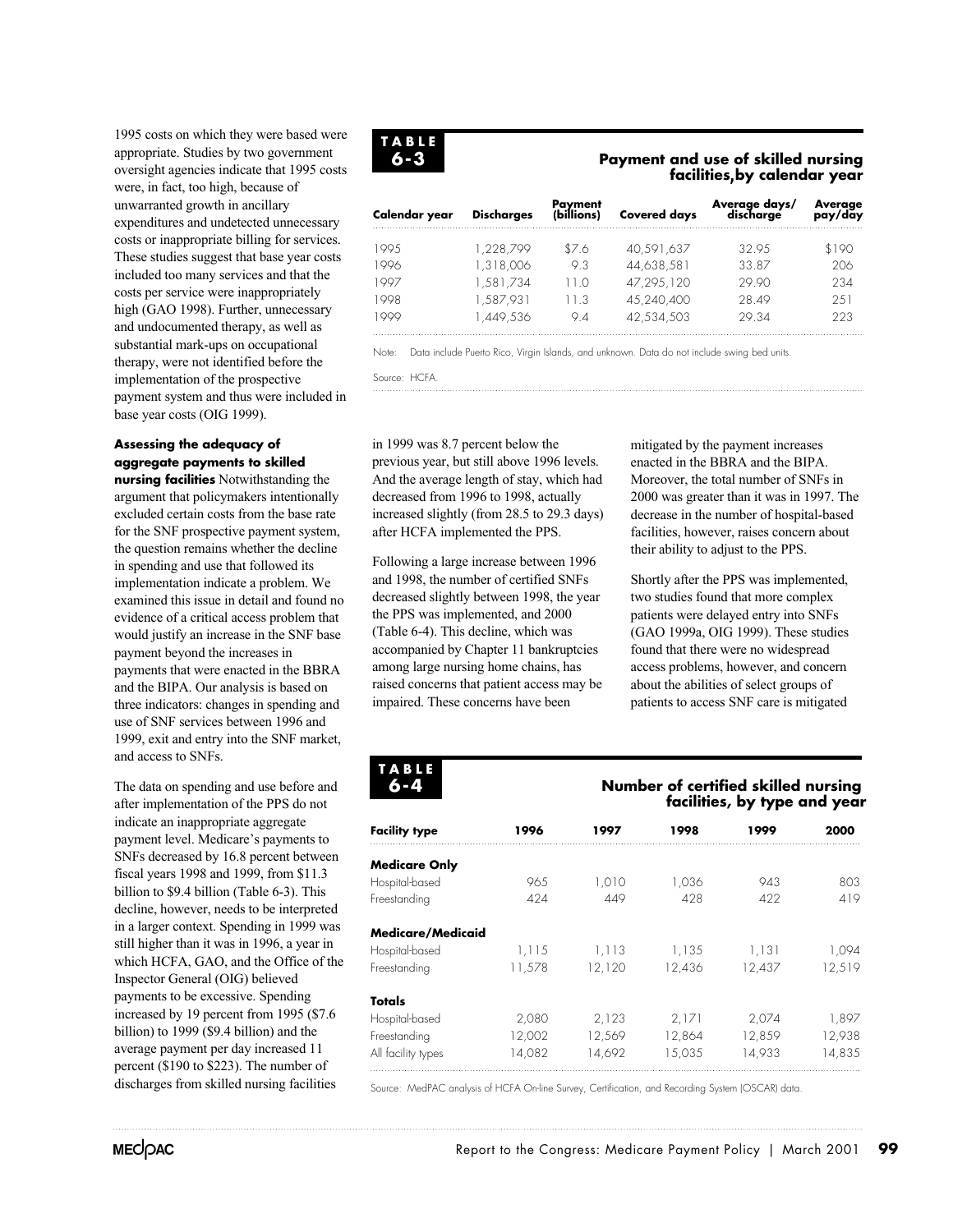by a more recent study that found fewer access problems (OIG 2000b). This study was completed after the BBRA increases in SNF payment, suggesting that problems in access found in the earlier studies may have been addressed.

# **Implementing a prospective payment system for inpatient rehabilitation services**

The BBA required HCFA to design and implement a PPS for inpatient rehabilitation services. The agency has developed a PPS to pay rehabilitation facilities for beneficiaries' care on a per discharge basis starting in 2001. Payments under the new system will cover all operating and capital costs associated with furnishing covered rehabilitation services (see text boxes, p. 100 and p. 101). MedPAC supports implementing the PPS, but we recommend that HCFA use a different patient assessment instrument than the agency has proposed, increase the pool of funds reserved for outlier cases, and reexamine the payment adjustment for facilities serving a disproportionate share of low-income patients.

### **Choosing the patient assessment instrument**

The Congress mandated use of the Functional Independence Measure-Function Related Group (FIM-FRG) patient classification system as the basis for the inpatient rehabilitation care PPS. Use of the FIM-FRG requires that rehabilitation facilities collect and report the patient assessment data used to classify patients for payment.

The decision regarding which patient assessment instrument to use for Medicare payment and quality monitoring in rehabilitation care has come down to two options: the Functional Independence Measure (FIM) or the MDS-PAC. Based on criteria MedPAC has established for selecting an appropriate patient assessment instrument, the Commission favors use of the FIM pending development of a tool that incorporates common core elements applicable across post-acute care settings.

# **RECOMMENDATION 6F**

**Until a core set of common data elements for post-acute care is developed, the Secretary should require the Functional Independence Measure as the patient assessment tool for the inpatient rehabilitation prospective payment system.**

The FIM-FRG patient classification system was originally developed and tested using items from the FIM, a tool used for patient assessment by at least 70 percent of rehabilitation facilities, some of which have used the instrument for 10 years or more. The FIM is an 18-item instrument that covers 6 domains and

produces motor and cognitive scores. It takes about 20 minutes to administer. Agencies have used the FIM to evaluate and monitor outcomes of rehabilitation care. The FIM is limited primarily in its applicability across post-acute care settings, although it is used to evaluate rehabilitation patients by some SNFs.

MedPAC believes that the FIM can furnish accurate information for patient classification because the FIM-FRGs were originally developed using data from this instrument. Using the FIM also would minimize data collection burden and disruption for beneficiaries and providers because so many facilities are familiar with the instrument.

# **Inpatient rehabilitation prospective payment calculation**

Ahypothetical rehabilitation hospital is located in Kansas City, Mo., and has<br>a Tax Equity and Financial Responsibility Act rate of \$12,000 and a low-<br>income proportion of 11 percent. The facility will be paid as follows f a Tax Equity and Financial Responsibility Act rate of \$12,000 and a lowincome proportion of 11 percent. The facility will be paid as follows for a stay in August 2001. patient with a stroke in case-mix group 0107 who has no comorbidities and a typical

Payment calculation:

| Base rate                                                                                                                 | \$6,024                        |
|---------------------------------------------------------------------------------------------------------------------------|--------------------------------|
| multiplied by case-mix relative weight                                                                                    | $\times$ 1.2630                |
| product                                                                                                                   | \$7,608.312                    |
| multiply by labor-related portion                                                                                         | $\times$ 0.71301               |
| labor-related portion of rate<br>multiply by wage index for Kansas City metropolitan<br>statistical area                  | \$5,424.803<br>$\times$ 0.9281 |
| add wage-adjusted amount                                                                                                  | \$5,034.759                    |
| to non-labor amount                                                                                                       | $+$ \$2,183.509                |
| wage-adjusted federal total<br>multiply by disproportionate share adjustment (formula<br>applied to 11% low-income share) | \$7, 218.269<br>$\times$ 1.885 |
| total adjusted Federal prospective rate                                                                                   | \$13,606.44                    |
| divide by 3 to calculate federal portion of payment                                                                       | $\div$ 3                       |
| federal portion                                                                                                           | \$4,535.479                    |
| add to facility-specific portion                                                                                          | $+$ \$12,000 $\times$ 2/3      |
| Total payment                                                                                                             | \$12,535.48                    |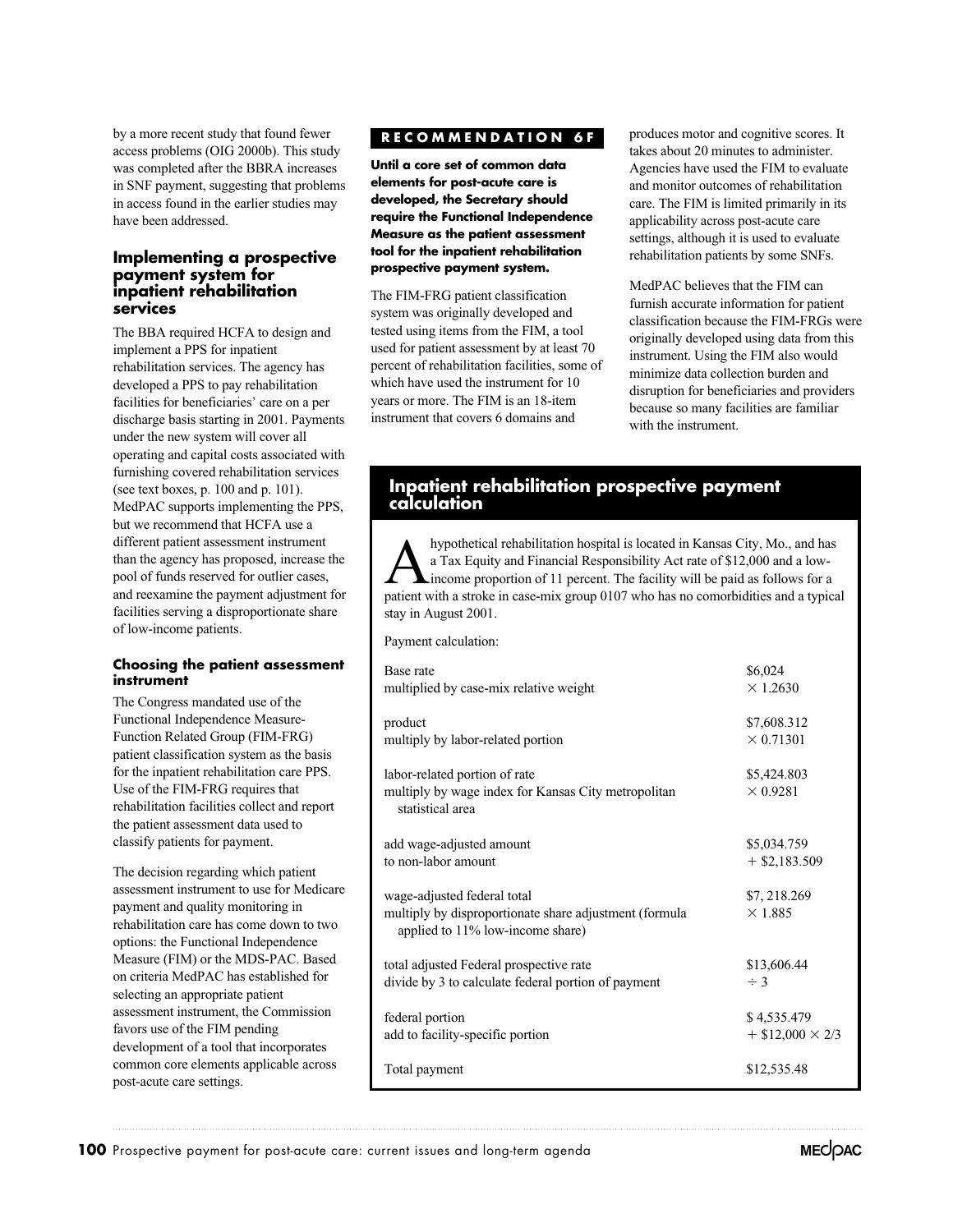# **Elements of the inpatient rehabilitation prospective payment system**

The inpatient rehabilitation<br>prospective payment system<br>(PPS) is scheduled to beg<br>2001 and will nav for services or prospective payment system (PPS) is scheduled to begin in 2001 and will pay for services on a perdischarge basis (HCFA 2000). Casebased payment matches the unit of service and the product for inpatient rehabilitation. The PPS bundle is intended to reflect all operating (routine and ancillary) and capital costs associated with furnishing covered rehabilitation services.

The PPS will classify most patients into 1 of 92 groups, based on diagnosis, age, and functional and cognitive statuses. In most groups, patients with one or more comorbidities will be assigned to a subgroup that has a higher weight and results in a higher payment. Simulations indicate that the proposed system explains 62.7 percent of variation in patient-level costs.

The PPS will pay differently for special patients who do not receive a full course of rehabilitation—such as transfer cases, short-stay outliers, and patients who die in the facility—and for interrupted rehabilitation stays. There are different case-mix weights and therefore payment rates for each special case:

• Transfers are defined as patients whose length of stay exceeds three days and who are not discharged to the community. For these patients, facilities will be paid a daily per

Rather than mandate use of the FIM, however, HCFA has proposed to require the MDS-PAC, an instrument that the agency originally developed to assess patients across post-acute care settings for payment and quality monitoring purposes. Although MedPAC supports use of an instrument that can provide common information across settings, the

diem amount equivalent to an average daily payment for the casemix group. The Health Care Financing Administration (HCFA) does not propose including discharges to home health care, day programs, or outpatient therapy in transfers.

- Short-stay outlier cases include patients whose length of stay is three days or less and who are not transfers.
- HCFA proposes that patients who die in the rehabilitation facility within three days of admission be classified as short stay. For other patients who die in the facility, payment will be based on their length of stay and type of diagnosis (orthopedic or non-orthopedic).
- Interrupted stays are cases in which beneficiaries return to a facility by midnight of the third day following a discharge. Facilities will be paid one payment for these patients, based on the first assessment.

The case-mix-adjusted payment will be further adjusted for geographic wage differences. The labor-related portion of the payment—71.301 percent—will be adjusted using the wage index for acute care hospitals. HCFA proposes two additional facility-level adjustments for the inpatient rehabilitation PPS: an adjustment for

Commission has concerns as to whether the MDS-PAC can serve such a role, as discussed above. The Commission also questions whether the MDS-PAC meets other objectives, such as providing an accurate basis for payment and minimizing the burden associated with providing data.<sup>10</sup>

rural facilities and a formula applied to the proportion of low-income patients. The agency will make no adjustment for facilities in large urban areas or those that operate graduate medical education programs because researchers found no significant differences in costs for facilities with these attributes.

HCFA proposes increasing payments to rural facilities by 1.16 because researchers have found that rural facilities' standardized cost per case was 15 percent higher than the national average. These facilities tend to have fewer cases and a longer average length of stay than urban facilities.

HCFA-sponsored research found that as a facility's percentage of lowincome patients increases, there is an incremental increase in costs (Carter et al. 2000). Under the PPS, low-income patients will be defined as Medicare beneficiaries who also receive Supplemental Security Income (SSI) and Medicaid patients who are not covered by Medicare. The low-income proportion for the facility, or disproportionate share (DSH), will be calculated as the number of SSI days for Medicare patients divided by total Medicare days, plus the number of Medicaid days for non-Medicare patients divided by total days. The payment will be adjusted by the following formula:  $((.0001 + DSH)^{.0905}/(.0001)^{.0905})$ .

A first key question is whether the MDS-PAC replicates the FIM in producing the rehabilitation classification system. To answer this, HCFA funded a study conducted by researchers from RAND Corporation and Harvard University. Although results from the study are not yet available, concerns have been raised about the potential of the instrument to produce accurate classification.

In 1999, MedPAC believed the MDS-PAC was a promising development as a new patient assessment tool across post-acute care (MedPAC 1999). At the same time, the Commission also had more confidence in the validity of the payment groups and weights of the FIM-FRG.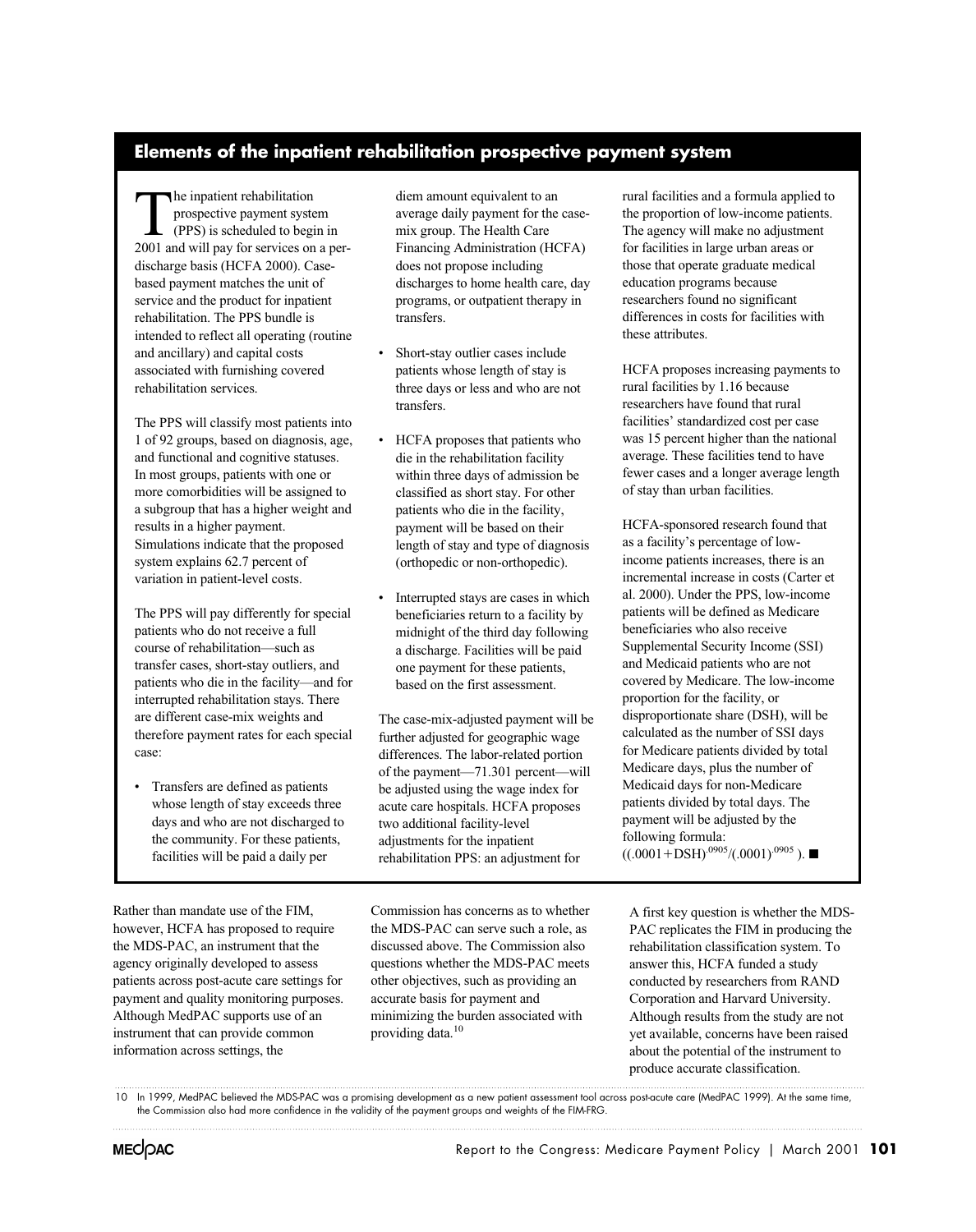regular payments. These extra payments, called outlier payments, are intended to limit providers' financial risk from extraordinary cases and to reduce providers' financial incentives to avoid patients with especially serious conditions

or to stint on their care. Another potential source of financial risk is providing care

### Medicare generally makes extra payments under prospective payment for cases that

have unusually high costs compared with

to low-income patients. Medicare adjusts some facility payments according to the share of low-income patients served.

**Improving the payment system** 

PAC provide one basis for this concern. The MDS-PAC consists of more than 400 items and includes at least 7 different time frames for patient assessment, ranging from the previous 24 hours to the previous 7-14 days. The method for scoring functional status used by MDS-PAC, which is the reverse of that used by the FIM, could also lead to coding error because many scorers may be familiar

Concerns also have been raised that the MDS-PAC cognitive scale may not accurately assess patients' cognitive status. This domain comes from the MDS and researchers have found that it does not work the same way with both cognitively impaired and intact patients (Casten et al. 1998, Lawton et al. 1998). This scale also had one of the highest error rates of all MDS domains in a recent test (Moore et al. 2000).

with the other instrument.

The length and complexity of the MDS-

In addition to concerns about accuracy of patient classification, MedPAC also has concerns about the burden of data collection posed by the MDS-PAC. Given HCFA's proposed requirement that facilities conduct assessments at 3, 11, 30, and 60 days, as well as discharge, and a 16-day average length of stay, most inpatient rehabilitation patients will be shorter instrument, such as the FIM, would reduce the burden associated with the frequency of data collection. assessed three or more times. A simpler,

The BBA restricts the inpatient rehabilitation high-cost outlier pool to a maximum of 5 percent of total payments. Outlier payments are financed by reducing base payments proportionally to the size of the outlier pool. For example, if the outlier policy is 5 percent, the base payment is reduced by that amount. HCFA proposes a 3 percent outlier pool; facilities will be paid the adjusted casemix group payment plus 80 percent of the estimated cost of a case that exceeds \$7,066.

Researchers who developed the payment system recommended a 3 percent outlier policy for two reasons. First, although increasing the outlier pool improves payment accuracy at the patient and facility level and reduces facilities' financial risk, the rate of improvement decreases when the outlier pool exceeds 3 percent. Second, the research showed that although most outlier payments will be for cases that lose money, some cases will receive payments in excess of costs. The greater the outlier pool, the more outlier cases that receive payments in excess of costs; the number of cases with payments in excess of costs under a 5 percent outlier policy would be almost double the number under a 3 percent policy (Carter et al. 2000).

Nevertheless, the Commission is concerned about high-cost patients who may face problems obtaining access to care or stinting on care once they are in a facility. Therefore, we recommend a 5 percent policy for the inpatient rehabilitation PPS until research under the new payment system determines whether a different percentage is needed.

# **RECOMMENDATION 6G**

### **cost outlier policy of 5 percent for the inpatient rehabilitation payment system and study whether a different percentage policy is needed. The Secretary should require a high-**

We are concerned that high-cost beneficiaries will not be protected sufficiently under the 3 percent outlier policy that HCFA has proposed. We believe that a 5 percent policy better

protects patients' access to care and protection from stinting. A larger outlier pool will protect more patients and the payment-to-cost ratio for high cost patients will be greater (Carter et al. 2000). Because even a 5 percent outlier policy may not protect patients adequately, HCFA will need to monitor beneficiaries' access to inpatient rehabilitation and study patients with extraordinary costs. Legislative action would be required to facilitate a different policy with a higher percentage.

In developing the PPS, researchers found that rehabilitation facilities' per-case costs rise as their percentage of low-income patients—Medicare beneficiaries who receive Supplemental Security Income and Medicaid patients who are not covered by Medicare—increases. As with the acute care hospital PPS, HCFA proposes to increase payments to facilities that treat a disproportionate share of low-income patients. The formula, however, will result in disproportionate share (DSH) payment shaving a larger effect on payment than either the case-mix or wage indices. Other things being equal, a facility whose share of low-income patients is 0.5 percent will have payments 43 percent larger than a facility with no low-income patients.

# **RECOMMENDATION 6H**

### **The Secretary should reexamine the disproportionate share adjustment for the inpatient rehabilitation prospective payment system.**

We believe the DSH adjustment is larger than appropriate and that HCFA should reexamine it as soon as possible. The agency also needs to determine whether there are strong clinical reasons for the differences in costs for low-income patients and others and whether the magnitude of costs differences is plausible, given any clinical differences. For the acute hospital PPS, researchers did not find a strong relationship between a facility's low-income share and its per case costs. More recently, policymakers have concluded that the primary problem resulting from treating low-income patients is underpayment or nonpayment

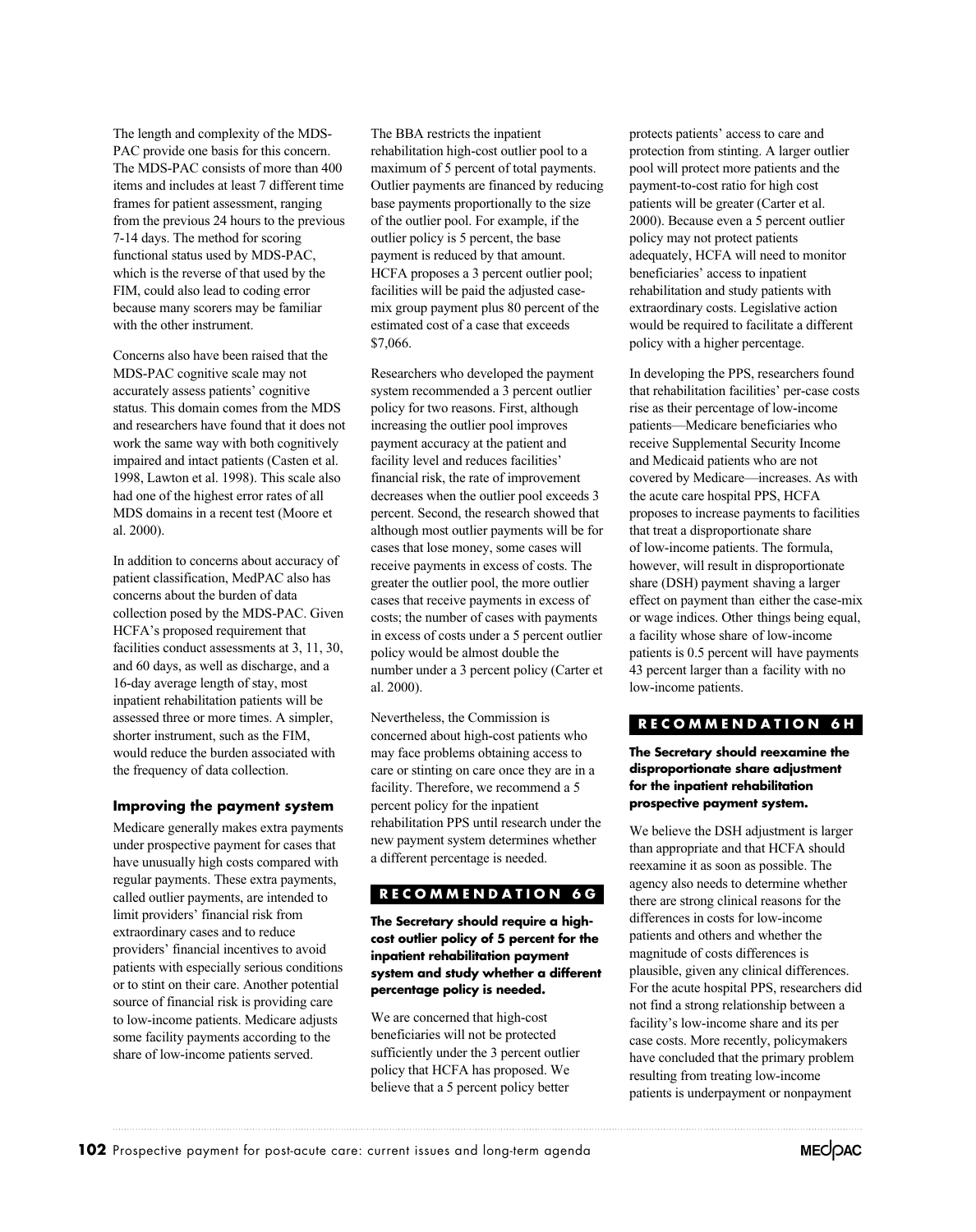(MedPAC 2000). Consequently, DSH policy is designed to address Medicare's share of the shortfall.

Another issue related to DSH is which low-income share to use in calculating the adjustment. For hospital-based units (80 percent of facilities), researchers used the hospital's low-income share to model the DSH adjustment because they did not have unit-specific information available. HCFA needs to examine whether lowincome patient shares are the same for the hospital and the rehabilitation unit.

# **Home health prospective payment system**

The prospective payment system for home health care, which was implemented October 1, 2000, is intended to pay for all home health goods and services provided during a 60-day episode of home health care. Home health agencies must bill for all services (except durable medical equipment) provided in an episode, whether they provide the services directly or contract with an external supplier. Medicare beneficiaries may receive an unlimited number of episodes of care, as long as they remain homebound and need intermittent or part-time skilled care.

The episode rate is case-mix adjusted by an 80-category classification system, the Home Health Resource Group (HHRG), based upon the patient's clinical and functional status and the severity of their condition upon admission. The Outcome and Assessment Information Set (OASIS) is used to assess patient status. As with the 60-day episode unit of payment, the assessment instrument is unique to the home health setting.

The PPS is an improvement over the interim payment system (IPS) that was implemented following enactment of the BBA. The IPS was widely criticized because payments were not adjusted for differences in case mix, which may have resulted in some beneficiaries experiencing problems in accessing home health care (Stoner et al. 1999). The PPS

introduces case-mix-adjusted payments, which should reduce incentives for providers to avoid beneficiaries with costly needs. Further, the ability of beneficiaries to qualify for unlimited episodes as long as they meet eligibility criteria should benefit patients with longer-term needs for home health services. The BIPA also increased funding of home health services, which should alleviate concerns about widespread access problems. The BIPA increased rates for fiscal year 2001 by 1.1 percent, delayed a scheduled 15 percent reduction in base payments until October 2002, and increased payments for services provided in rural areas by 10 percent for two years, beginning April 1, 2001.

As the changes brought about by the new PPS affect beneficiaries, policymakers need to monitor the system to ensure that Medicare beneficiaries who need home health care have access to it. However, policymakers' ability to evaluate beneficiaries' access to home health is constrained by the imprecise definition of the benefit and the lack of clinical practice standards.

The benefit was initially conceived as short-term, post-hospital recovery care, but a requirement for a hospital stay and a limit on the number of covered days have been removed. The benefit is now available to beneficiaries who have a medical need for part-time or intermittent skilled care and who are confined to their home (homebound).<sup>11</sup> Although home health care is still used by Medicare beneficiaries for short-term recovery, it is also used for longer periods of time by beneficiaries with relatively stable, chronic health conditions. Without a clear goal in mind, it is difficult to place changes in use in the proper context. For example, decreases in the number of visits per beneficiary could reflect a greater focus on educating home health users in self-care, or it could be interpreted as a failure to meet the needs of those with chronic conditions.

The absence of clinical practice standards also constrains our ability to relate differences in service use to failure or success in meeting program goals. Home health use has varied considerably over time and by geographic location. For example:

- More than 100 fee-for-service beneficiaries per 1,000 used home health in 1996; only 80 per 1,000 used the benefit in 1999 (GAO 2000).
- Average visits per user by state varied from a low of 22 in Oregon to a high of 95 in Louisiana in 1999 (GAO 2000).

We do not know whether these variations reflect differences in access, variations in beneficiaries' health, the supply of alternatives, practice patterns, or some other factor. Standards of care are essential to relate changes in the level of service use to changes in access.

The PPS is apt to create some new problems. Possible trouble spots are stinting and access problems for some beneficiaries in underpaid HHRG classifications. Prospective payment introduces financial incentives for providers to stint on services to reduce costs while maintaining revenues. Once patients' HHRGs are determined and they receive five visits, reimbursement remains the same whether patients are visited once a week or twice a day. Some agencies may try to avoid admitting beneficiaries who are likely to fall into certain case-mix groups.

In theory, variations in the adequacy of payments for HHRGs should not pose a problem because losses on patients in an underpaid case-mix group can be offset by gains on patients in overpaid groups. In practice, variations in the adequacy of payment by HHRGs may encourage agencies to avoid patients based upon their likely group classification.

<sup>11</sup> Beneficiaries are homebound when they have a normal inability to leave home except with considerable and taxing effort, and when absences from the home are infrequent or for periods of relatively short duration, or are attributable to the need to receive medical treatment.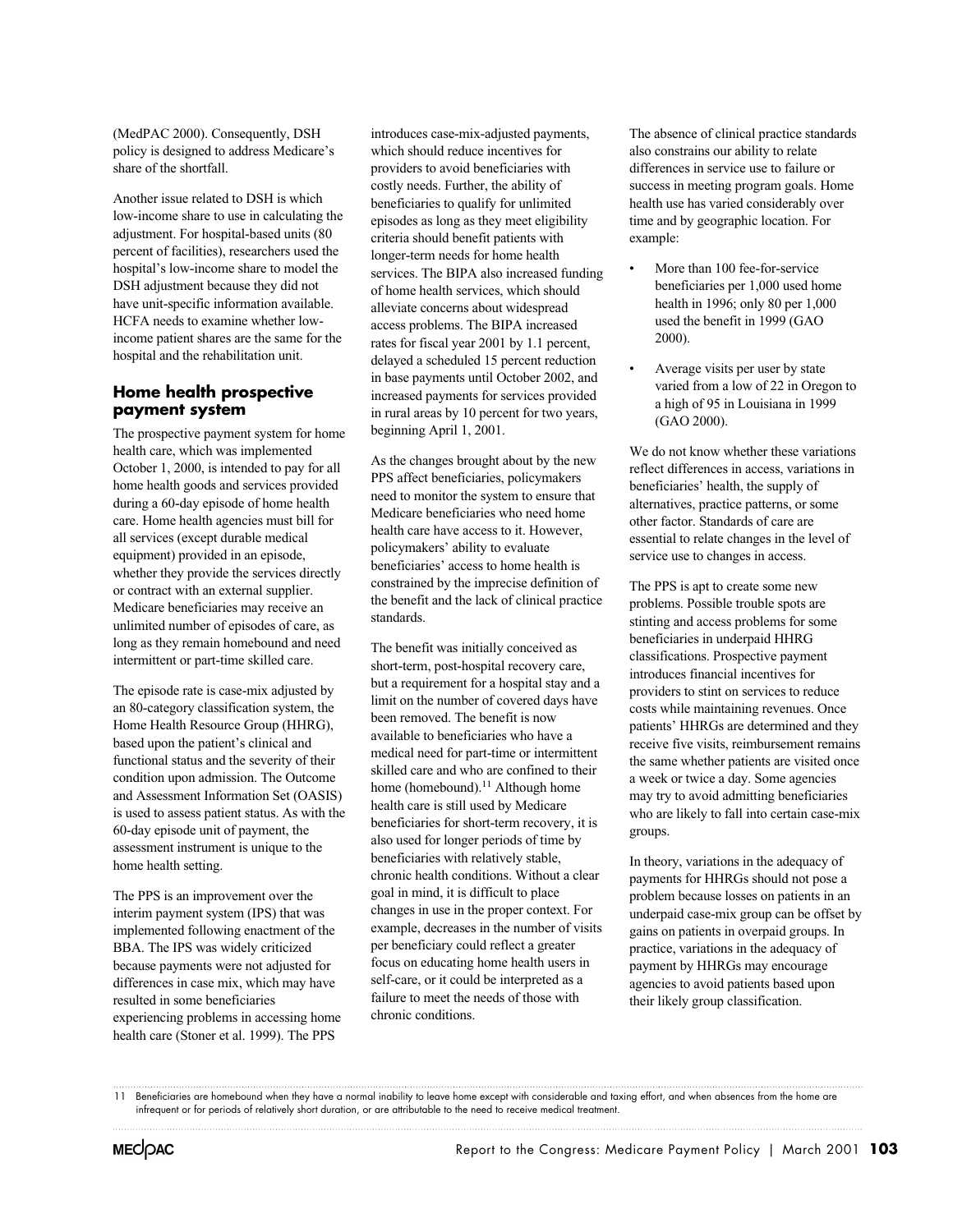The case-mix adjuster also does not account for the presence or absence of an informal caregiver, even though this factor can alter the resource needs of a patient. Although many comments to HCFA on the proposed rule addressed this issue, the agency was concerned that a payment adjustment would make the Medicare home health benefit partially dependent on the socioeconomic status of the beneficiary and could introduce new and negative incentives into family and patient behavior. MedPAC supports HCFA's position on this issue, but we are concerned that the lack of a payment adjustment may result in providers not admitting eligible individuals without caregivers.

The PPS also does not adjust supplies for case mix and supply costs are not included in the calculation of outlier payments. Further, providers' responsibility for medical supplies includes all routine and non-routine supplies a patient may need over the course of an episode even when the need is not related to the cause of care. (For example, a beneficiary with an chronic leg ulcer who has been supplying her own dressings could be admitted to home health care to recover from a hip replacement. The provider will be responsible for dressing supplies for that beneficiary even though it is providing care for the hip replacement recovery.) This may create difficulties in paying adequately for complex patients, but judging the impact of putting agencies at risk for all supplies is difficult because estimates of supply costs vary widely, from significant levels to only 1 or 2 percent of the total cost of care.

# **RECOMMENDATION 6I**

**In monitoring the performance of the payment system, the Secretary should pay particular attention to the use of significant change in condition payment adjustments and payments for patients with wound care needs.**

The home health PPS includes a so-called significant change in condition (SCIC) adjustment that allows agencies to reclassify patients to another HHRG in the midst of an episode of care. If the payment system functions well, then patients' resource needs over the episode of care will be adequately predicted by the patients' HHRG. Frequent use of the SCIC adjustment, especially if these changes result in a mix of reclassifications into higher- and lower-paying groups, could thus be an early indication that the HHRG grouper does not account adequately for variation in resource needs. If SCIC adjustments cluster around the end of an episode, it may suggest that the classification system cannot predict resource use over a 60-day period and that the episode length needs to be reexamined.

Under the IPS, the proportion of beneficiaries with wound care needs fell by almost half from 1997 to 1998, from 10.6 percent of all admission diagnoses to 5.8 percent. This drop could suggest payments for wound care patients were not adequate under the IPS or that pre-BBA use was excessive. Although a casemix adjusted PPS payment is an improvement over a flat case rate unadjusted for relative resource use, costly supplies and the possible need for frequent visits could make patients with wound care needs vulnerable under the new payment system.

In response to public comments on the proposed rule, HCFA adjusted the casemix system for wound care patients. The adjusted HHRG provides additional points for multiple wounds and for wounds due to trauma. It also allows additional points for early-stage pressure ulcers. Despite these adjustments, the reimbursement for wound care HHRGs may still be low. Because reimbursement for supplies is not adjusted for the patient's diagnosis, the supply costs for wound care may be substantially higher than the supply cost reimbursement for that patient. Further, the reimbursement for the likely HHRGs for wound care patients may not be adequate for the frequent visits a wound care patient may require. HCFA should monitor the number of patients with wound care diagnoses to determine whether or not their use of services recovers under the new payment system and to evaluate whether these case-mix groups have appropriate relative weights.

The Commission's concern about supplies also relates to how agencies will respond to their new responsibility for all covered medical supplies over the course of the 60-day episode, even when some of those supplies are not related to the cause of care. It is not clear what will constitute due diligence on the provider's part to determine the medical supply purchasing habits of beneficiaries or how beneficiaries will be notified regarding the agency's responsibilities. It also is not clear how conflicts between the beneficiaries' choice of medical supplies and the agency's purchasing preferences would be resolved. HCFA should investigate agency behavior and the interpretations of fiscal intermediaries regarding this issue.  $\blacksquare$ 

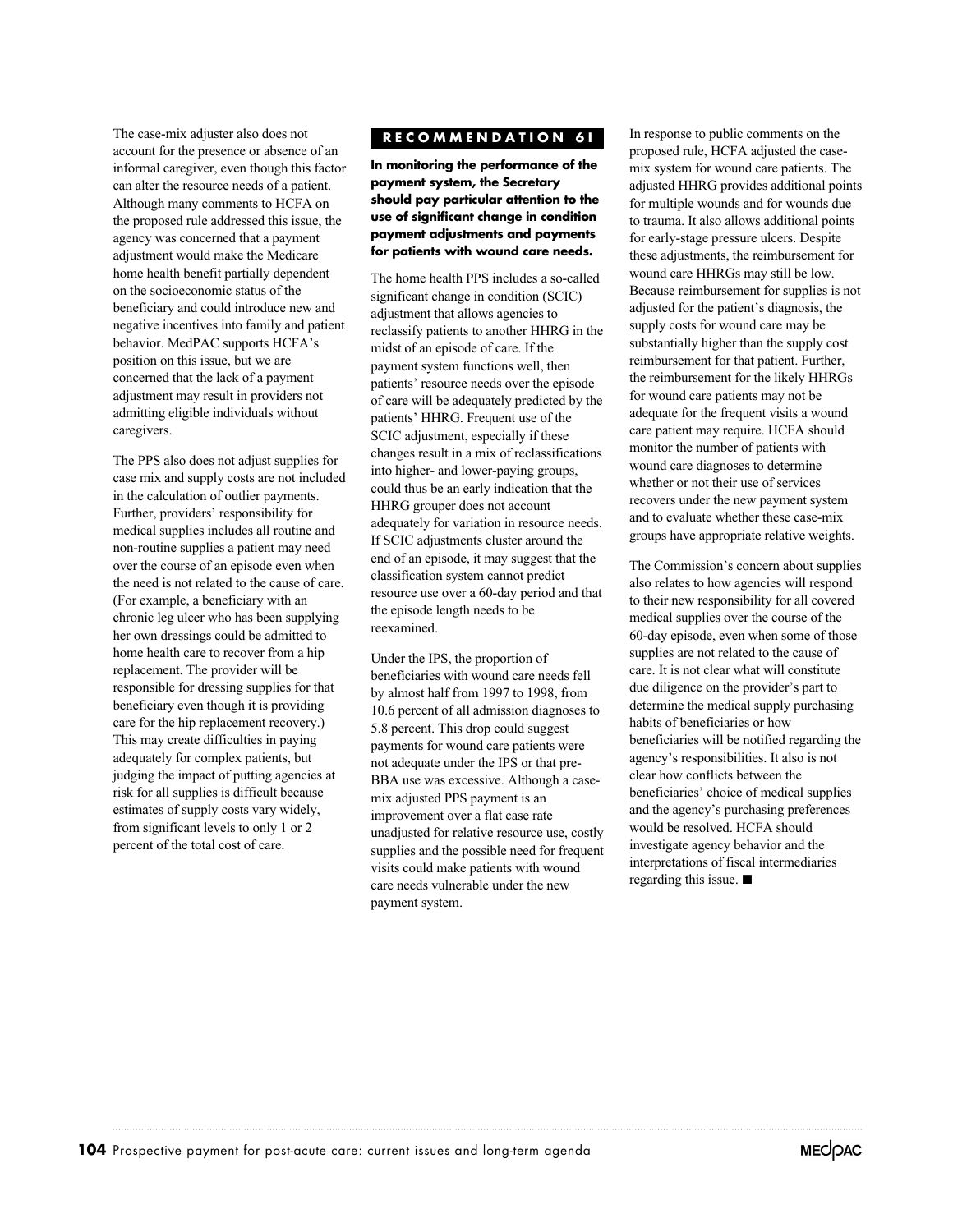# **References**

Cameron JM. Case-mix and resource use in long-term care, Medical Care 1983. Vol. 23, No. 4, p. 296–309.

Carter GM, Relles DA, Wynn BO, et al. Interim report on an inpatient rehabilitation facility prospective payment system. Santa Monica (CA), RAND. July 2000.

Casten R, Lawton MP, Parmelee PA, Kleban MH. Psychometric characteristics of the Minimum Data Set I: confirmatory factor analysis, Journal of American Geriatrics Society. June 1998, Vol. 46, p. 726–735.

Cotterill PG. Testing a diagnosis-related group index for skilled nursing facilities, Health Care Financing Review 1986. Vol. 7, No. 4, p. 75–85.

Fries BE, Lapane K, Moore T, et al. Variation in prescribed medication costs, method of collection and impact on skilled nursing facility case mix: technical expert panel briefing materials. Cambridge (MA), Abt Associates. February 28, 2000.

Fries BE, Schneider DP, Foley WJ, et al. Refining a case-mix measure for nursing homes: resource utilization groups (RUG-III), Medical Care. 1994, Vol. 32, p. 668–685.

Gage B. Impact of the BBA on post-acute utilization, Health Care Financing Review. Summer 1999, Vol. 20, No. 4, p. 103–126.

General Accounting Office. Medicare home health care: prospective payment system could reverse recent declines in spending. No. HEHS-00-176. Washington (DC), GAO. September 2000.

General Accounting Office. Skilled nursing facilities: Medicare payment changes require provider adjustments but maintain access. No. HEHS-00-23. Washington (DC), GAO. December 1999a.

General Accounting Office. Skilled nursing facilities: Medicare payments need to better account for nontherapy ancillary cost variation. No. HEHS-99-185. Washington (DC), GAO. September 1999b.

General Accounting Office. Balanced budget act: implementation of key Medicare mandates must evolve to fulfill congressional objectives. No. T-HEHS-98-214. Washington (DC), GAO. July 1998.

General Accounting Office. Skilled nursing facilities: approval process for certain services may result in higher Medicare costs. No. HEHS-97-18. Washington (DC), GAO. December 1996.

Goldberg HB, Delary D, Schmitz RJ, et al. Case-mix adjustment for a national home health prospective payment system: second interim report. Cambridge (MA), Abt Associates. 1999.

Health Care Financing Administration, Department of Health and Human Services. Medicare program; prospective payment system for inpatient rehabilitation facilities; proposed rule. Federal Register, November 3, 2000, Vol. 65, No. 214, p. 66304.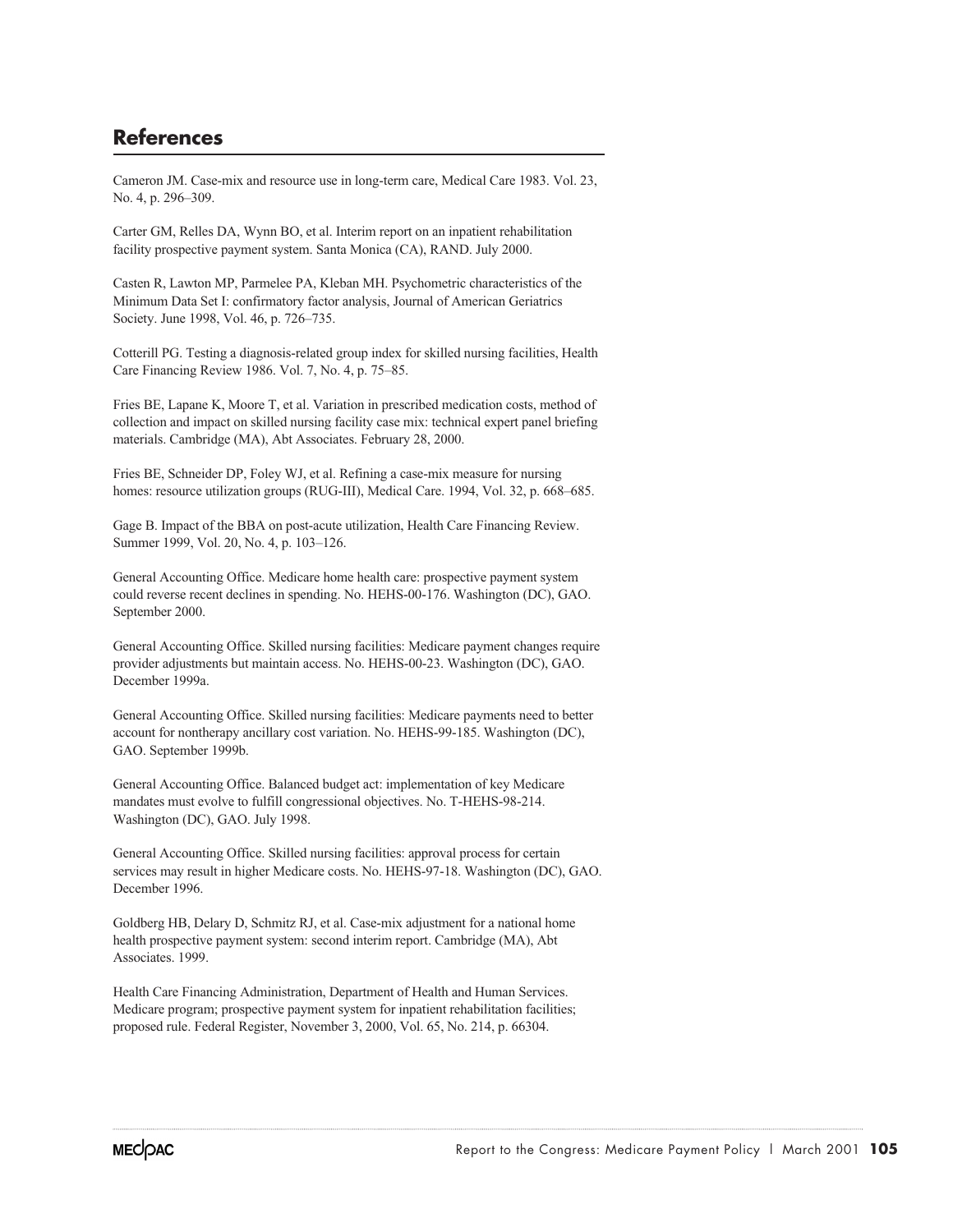Hebrew Rehabilitation Center for Aged. OMB supporting statement: development of an assessment system for post-acute care. Boston (MA), Hebrew Rehabilitation Center for Aged. January 1998.

Hogan C. Report to the Medicare Payment Advisory Commission: analysis of Medicare post-acute care placement and resource use. Vienna (VA), Direct Research. December 18, 2000.

Kane RL, Chen Q, Finch M, et al. The optimal outcomes of post-hospital care under Medicare, Health Services Research. August 2000, Vol. 35, No. 3, p. 615–661.

King R. Letter to Don Muse, Muse and Associates. Annapolis (MD), King Associates. April 2, 2000.

Keith RA, Wilson DB, Gutierrez P. Acute and subacute rehabilitation for stroke: a comparison, Archives of Physical Medicine and Rehabilitation. June 1995, Vol. 76, p. 495–500.

Kramer AM, Eilertsen TB, Hutt E, et al. Nursing home case mix and quality demonstration evaluation Final report volume 2: effects on outcomes and quality. In preparation. March 2000a.

Kramer AM, Kowalksy JC, Lin M, et al. Outcome and utilization differences for older persons with stroke in HMO and fee-for-service systems, Journal of American Geriatrics Society. July 2000b, Vol. 48, p. 726–734.

Kramer AM, Eilertsen TB, Ecord MK, Morrison MH. A prospective study of new casemix indices for subacute care. Report to National Subacute Care Association and the American Health Care Association. Denver (CO), Morrison Informatics and University of Colorado Health Sciences Center. June 1999.

Kramer AM, Eilertsen TB, Stineman J, et al. Patient classification for per episode prospective payment in skilled nursing facilities. Denver (CO), University of Colorado Health Sciences Center. 1997a.

Kramer AM, Steiner JF, Schlenker RE, et al. Outcomes and costs after hip fracture and stroke: a comparison of rehabilitation settings, Journal of American Medical Association. Feb. 5, 1997b, Vol. 277, No. 5, p. 396–404.

Lawton MP, Casten R, Parmelee PA, et al. Psychometric characteristics of the Minimum Data Set II: validity, Journal of American Geriatrics Society. June 1998, Vol. 46, p. 736–744.

Manard BB, Bieg K, Cameron R, et al. Subacute care: policy synthesis and market area analysis. Fairfax (VA), Lewin-VHI. 1995.

Manton KG, Stallard E, Woodbury MA. Home health and skilled nursing facility use: 1982-1990, Health Care Financing Review. Fall 1994, Vol. 16, No.1, p. 155–186.

Medicare Payment Advisory Commission. Report to the Congress: Medicare payment policy. Washington (DC). MedPAC. March, 2000.